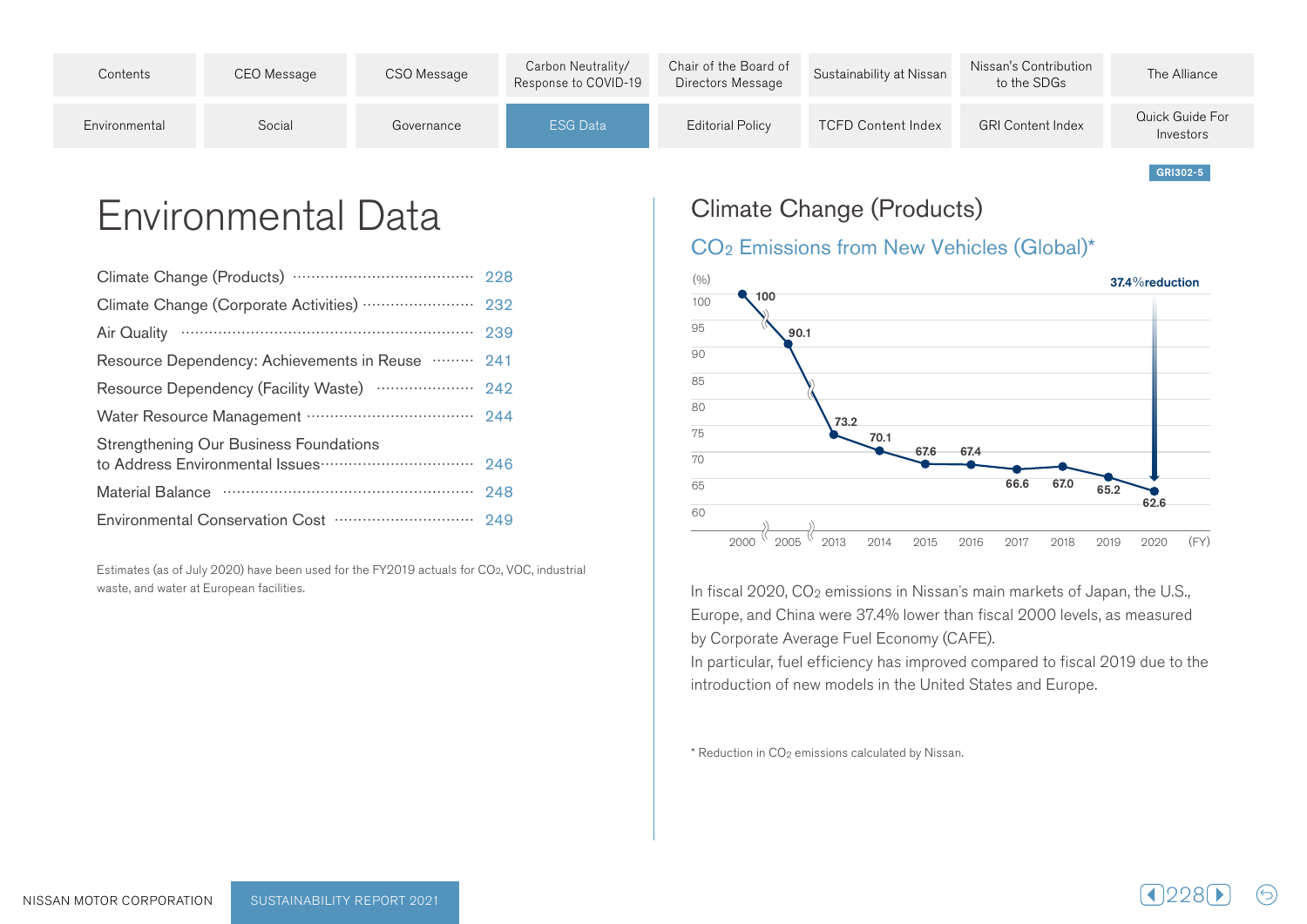| Contents      | CEO Message | CSO Message | Carbon Neutrality/<br>Response to COVID-19 | Chair of the Board of<br>Directors Message | Sustainability at Nissan | Nissan's Contribution<br>to the SDGs | The Alliance                 |
|---------------|-------------|-------------|--------------------------------------------|--------------------------------------------|--------------------------|--------------------------------------|------------------------------|
| Environmental | Social      | Governance  | ESG Data                                   | Editorial Policy                           | TCFD Content Index       | <b>GRI Content Index</b>             | Quick Guide For<br>Investors |

## Corporate Average Fuel Economy (CAFE, JC08 Mode) in Japan



0 2005 2006 2007 2008 2009 2010 2011 2012 2013 2014 2015 2016 2017 2018 2019 2020 (FY)

In fiscal 2020, the corporate average fuel economy in Japan was 23.1 km/L. Higher sales of Nissan Kicks and other e-POWER vehicles contributed to the 2% improvement over fiscal 2019.

\* Provisional values calculated in-house: some models include WLTC mode fuel consumption values.

#### Corporate Average Fuel Economy (CAFE) in the United States



0 2000 2001 2002 2003 2004 2005 2006 2007 2008 2009 2010 2011 2012 2013 2014 2015 2016 2017 2018 2019 2020 (年度) **OPC OLDT** 

In fiscal 2020, US sales resulted in a CAFE of 40.7 mpg for passenger cars, a 2% decrease compared to fiscal 2019. In the light-duty truck segment, the release of new models increased the CAFE 7%, from 27.8 mpg to 29.7mpg.

#### CO<sub>2</sub> Emission Index from Nissan Vehicles in Europe



### Corporate Average Fuel Consumption in China



In 2020, fuel economy for domestically produced and imported vehicles improved approximately 4% and 1%, respectively. Increasing number of EVs improved the fuel economy of domestically produced vehicles.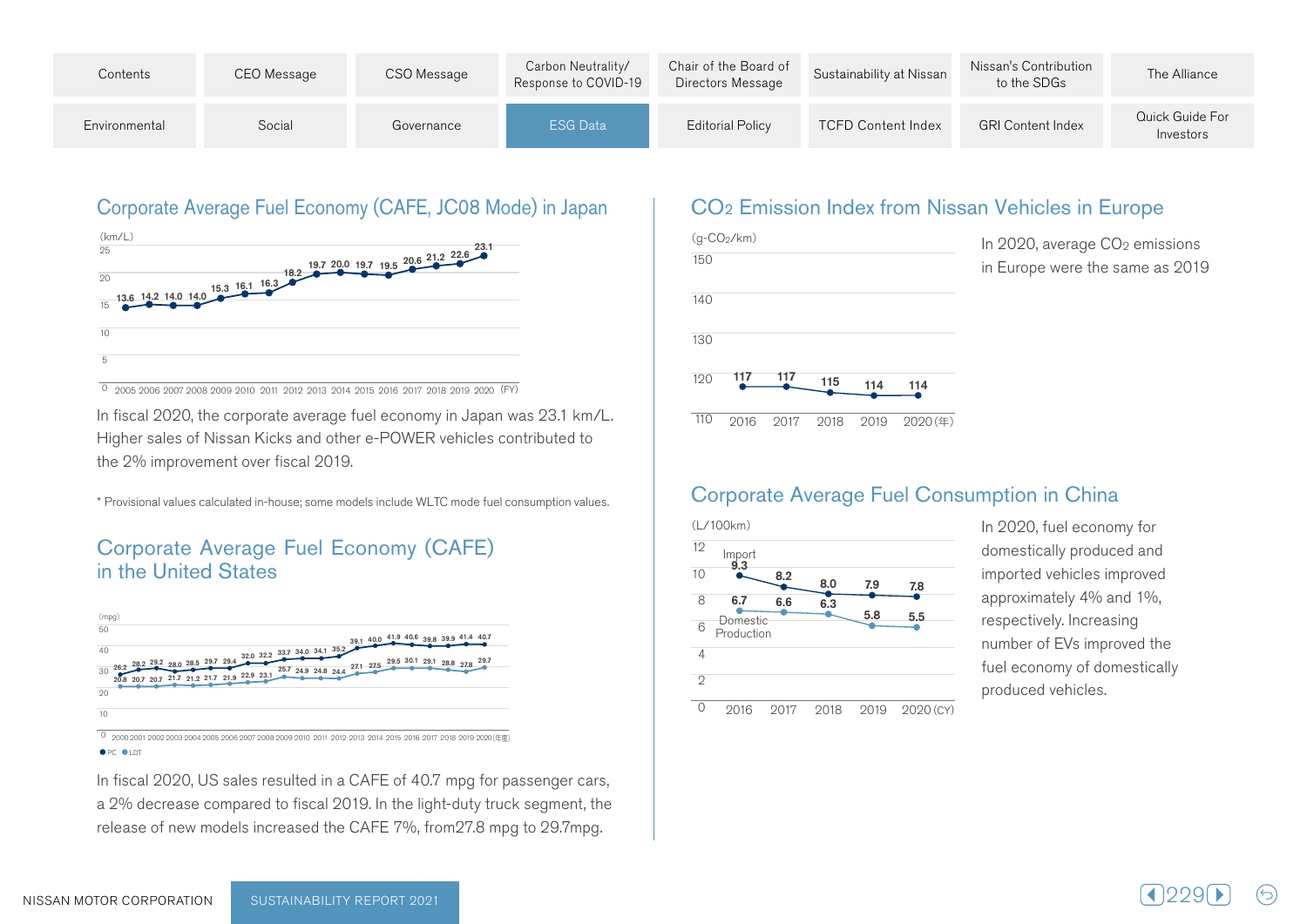| Contents      | CEO Message | CSO Message | Carbon Neutrality/<br>Response to COVID-19 | Chair of the Board of<br>Directors Message | Sustainability at Nissan  | Nissan's Contribution<br>to the SDGs | The Alliance                 |
|---------------|-------------|-------------|--------------------------------------------|--------------------------------------------|---------------------------|--------------------------------------|------------------------------|
| Environmental | Social      | Governance  | <b>ESG Data</b>                            | Editorial Policy                           | <b>TCFD Content Index</b> | <b>GRI Content Index</b>             | Quick Guide For<br>Investors |

#### Revenue, Global Sales Volume and Production Volume Data

|           | (¥ billion) |         |                                      |        |        | (k unit) |                                                  |        |               |  |
|-----------|-------------|---------|--------------------------------------|--------|--------|----------|--------------------------------------------------|--------|---------------|--|
|           | FY2019      | FY2020  |                                      | FY2019 | FY2020 |          |                                                  | FY2019 | <b>FY2020</b> |  |
| Revenue*1 | 11,217.6    | 9,108.7 | Global Sales<br>Volume <sup>*2</sup> | 4,930  | 4,052  |          | <b>Global Production</b><br>Volume <sup>*2</sup> | 4,757  | 3,634         |  |
|           |             |         | Japan                                | 534    | 478    |          | Japan                                            | 758    | 517           |  |
|           |             |         | North America                        | 1,620  | 1,213  |          | North America* <sup>3</sup>                      | 1,340  | 953           |  |
|           |             |         | Europe                               | 521    | 391    |          | Europe <sup>*4</sup>                             | 508    | 336           |  |
|           |             |         | Asia                                 | 1,821  | 1,649  |          | Asia <sup>*5</sup>                               | 1,991  | 1,737         |  |
|           |             |         | Other                                | 434    | 320    |          | Other* <sup>6</sup>                              | 160    | 91            |  |

\*1 Management pro-forma basis (includes Chinese joint ventures in proportionate consolidation).

\*4 Production in the U.K., Spain, Russia and France.

\*2 Global sales volume and global production volume for China and Taiwan consider values from January to December.

\*5 Production in Taiwan, Thailand, Philippines, Indonesia, China, India and South Korea.

\*6 Production in South Africa, Brazil, Egypt and Argentina.

\*3 Production in the U.S. and Mexico.

## Powertrain Type Ratios (Shipment-Based)

|               | Unit | Gasoline-powered<br>vehicles | Diesel-powered<br>vehicles | e-POWER vehicles | Electric vehicles | Hybrid drive vehicles | Natural-gas drive<br>vehicles |
|---------------|------|------------------------------|----------------------------|------------------|-------------------|-----------------------|-------------------------------|
| Japan         | %    | 34.5                         | 2.3                        | 26.2             | 1.9               | 35.1                  | 0.1                           |
| North America | %    | 98.9                         | 0.2                        | 0.0              | 0.9               | 0.0                   | 0.0                           |
| Europe        | $\%$ | 72.2                         | 18.2                       | 0.0              | 9.6               | 0.0                   | 0.0                           |
| Other         | %    | 93.3                         | 5.5                        | 0.1              | 0.7               | 0.4                   | 0.0                           |
| Global        | $\%$ | 85.3                         | 4.7                        | 3.4              | 1.8               | 4.7                   | 0.0                           |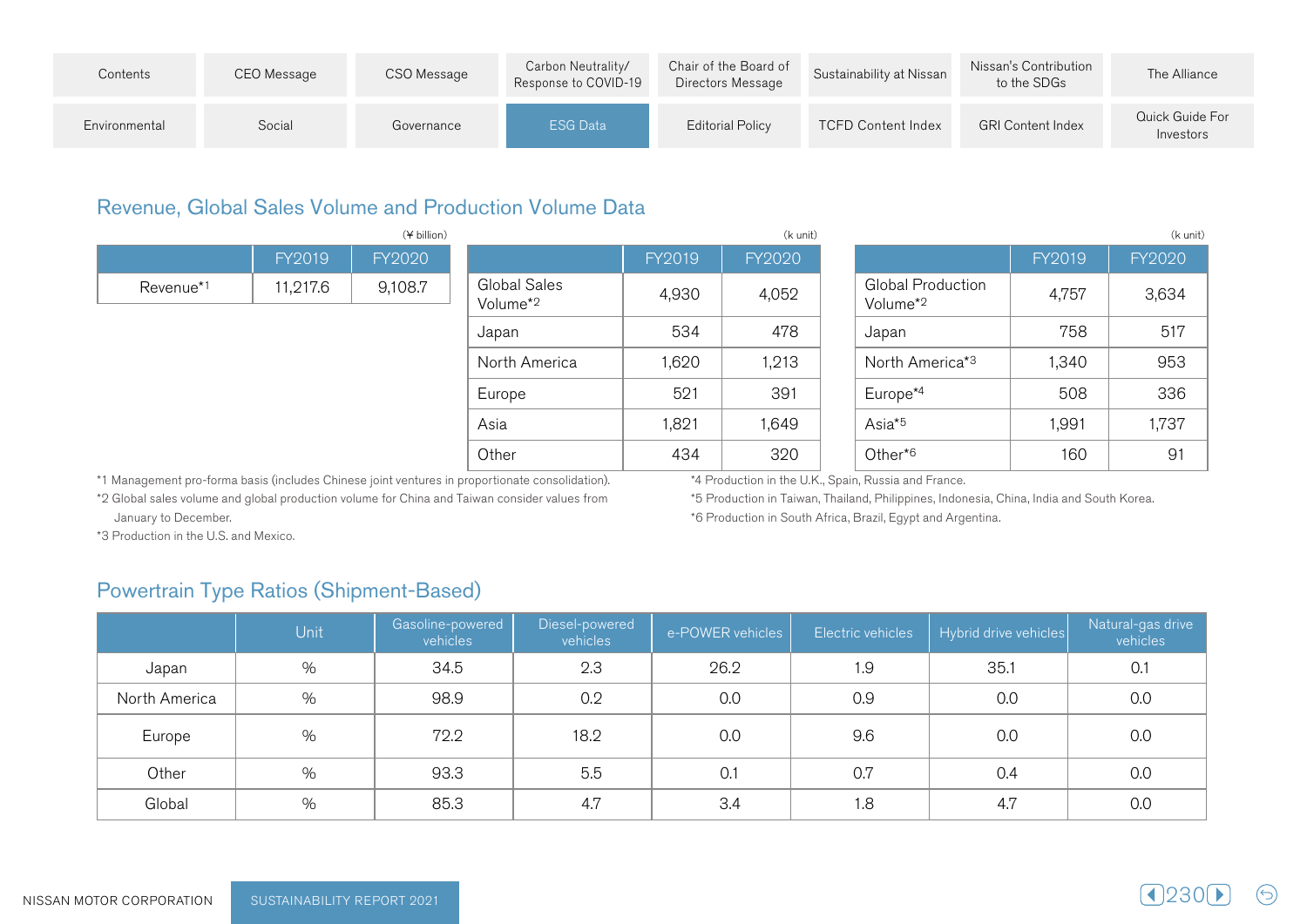| Contents      | CEO Message | CSO Message | Carbon Neutrality/<br>Response to COVID-19 | Chair of the Board of<br>Directors Message | Sustainability at Nissan  | Nissan's Contribution<br>to the SDGs | The Alliance                 |
|---------------|-------------|-------------|--------------------------------------------|--------------------------------------------|---------------------------|--------------------------------------|------------------------------|
| Environmental | Social      | Governance  | <b>ESG Data</b>                            | <b>Editorial Policy</b>                    | <b>TCFD Content Index</b> | <b>GRI Content Index</b>             | Quick Guide For<br>Investors |

## EVs

#### 100% EV and e-POWER Vehicle Sales



\* Includes the sale of EVs by joint ventures in China. This is a metal in venture of sale the Includes the Includes the Includes the sale of EVs by joint ventures in China.

#### **Hybrid Electric Vehicles**

#### Hybrid Units Shipped



In 2020, vehicle numbers increased due to the expansion of hybrids to "kei" vehicles in .Japan

GRI102-49

\* Manufacturing base and office closures due to COVID-19 prevented the finalizing of fiscal 2019 data in Sustainability Report 2020. Fiscal 2019 data has been updated for Sustainability Report 2021.

### **Xtronic CVT**

#### Xtronic CVT Sales Volume



In fiscal 2020, we sold 2.47 million additional Xtronic CVT vehicles, bringing the cumulative total to 32.4 million.

 $(\ominus)$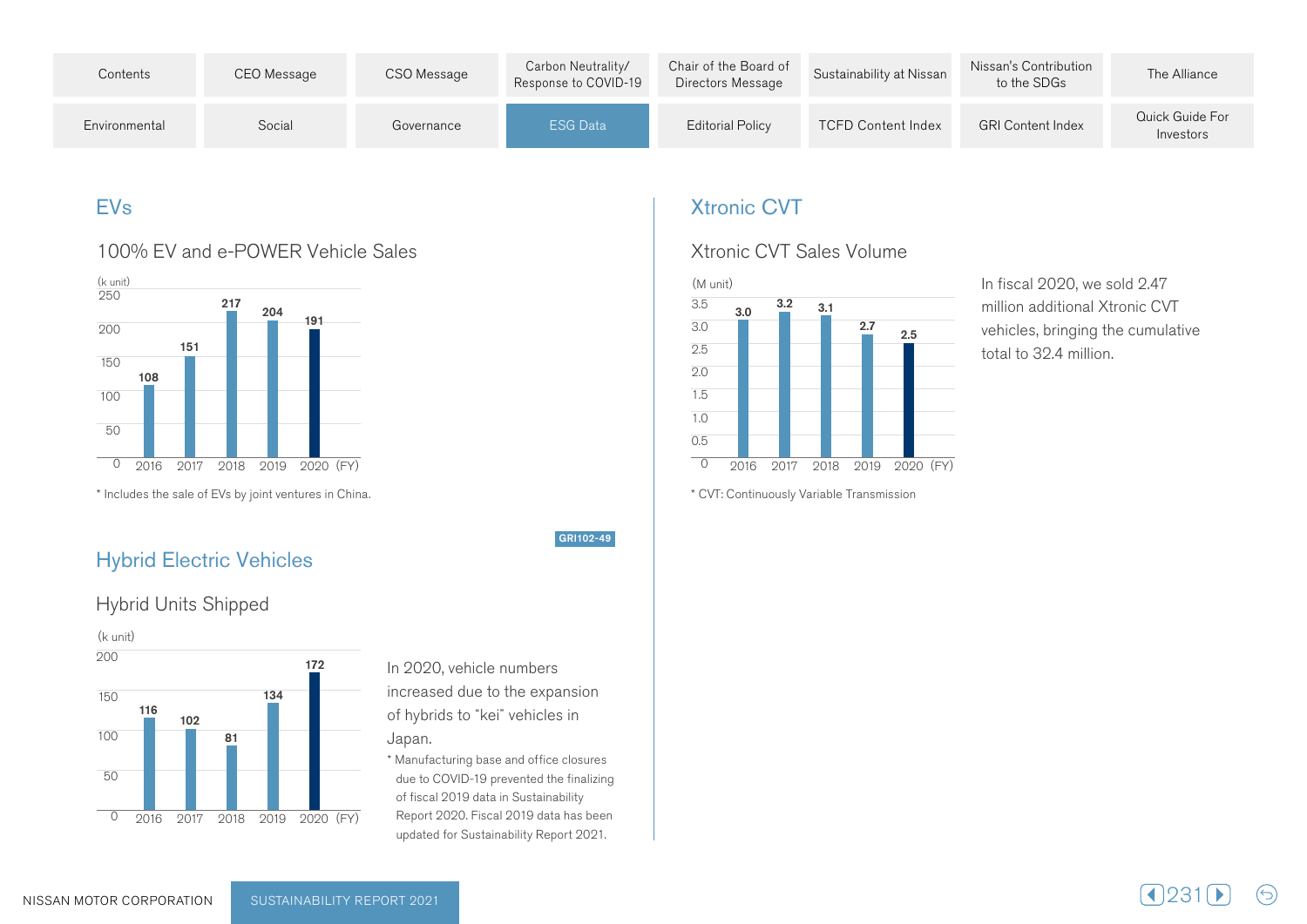| Contents      | CEO Message | CSO Message | Carbon Neutrality/<br>Response to COVID-19 | Chair of the Board of<br>Directors Message | Sustainability at Nissan  | Nissan's Contribution<br>to the SDGs | The Alliance                 |
|---------------|-------------|-------------|--------------------------------------------|--------------------------------------------|---------------------------|--------------------------------------|------------------------------|
| Environmental | Social      | Governance  | <b>ESG Data</b>                            | <b>Editorial Policy</b>                    | <b>TCFD Content Index</b> | <b>GRI Content Index</b>             | Quick Guide For<br>Investors |

GRI102-49 GRI305-1 GRI305-2 GRI305-4 GRI305-5

# Climate Change (Corporate Activities)

| <b>Energy Input</b><br>(FY) |            |            |           |           |             |           |  |  |  |  |
|-----------------------------|------------|------------|-----------|-----------|-------------|-----------|--|--|--|--|
|                             | Unit       | 2016       | 2017      | 2018      | $2019^{*3}$ | 2020      |  |  |  |  |
| Total                       | <b>MWh</b> | 10,189,082 | 9,532,840 | 9,252,737 | 8,313,893   | 7,655,514 |  |  |  |  |
| By region                   |            |            |           |           |             |           |  |  |  |  |
| Japan                       | <b>MWh</b> | 4,497,562  | 4,084,912 | 3,700,532 | 3,438,939   | 3,015,419 |  |  |  |  |
| North America               | MWh        | 2,643,303  | 2,452,299 | 2,570,438 | 2,180,450   | 1,909,902 |  |  |  |  |
| Europe                      | MWh        | 1,093,103  | 1,126,186 | 1,048,201 | 913,521     | 888,089   |  |  |  |  |
| Other                       | MWh        | 1,955,115  | 1,869,443 | 1,933,566 | 1,780,983   | 1,842,105 |  |  |  |  |
| By energy source            |            |            |           |           |             |           |  |  |  |  |
| Primary                     |            |            |           |           |             |           |  |  |  |  |
| Natural gas                 | MWh        | 3,537,674  | 3,701,640 | 3,579,998 | 3,079,723   | 3,089,803 |  |  |  |  |
| <b>LPG</b>                  | MWh        | 249,426    | 179,945   | 191,405   | 175,559     | 144,478   |  |  |  |  |
| Coke                        | MWh        | 217,431    | 218,618   | 200,527   | 154,961     | 100,144   |  |  |  |  |
| Heating oil                 | MWh        | 209,232    | 147,522   | 113,200   | 90,078      | 69,618    |  |  |  |  |
| Gasoline                    | MWh        | 303,040    | 299,000   | 259,045   | 243,166     | 184,021   |  |  |  |  |
| Diesel                      | <b>MWh</b> | 57,488     | 48,259    | 53,074    | 23,246      | 25,315    |  |  |  |  |
| Heavy oil                   | MWh        | 43,853     | 27,652    | 15,995    | 16,303      | 22,816    |  |  |  |  |

|                                         |            |           |           |           |           | (FY)      |
|-----------------------------------------|------------|-----------|-----------|-----------|-----------|-----------|
|                                         | Unit       | 2016      | 2017      | 2018      | $2019*3$  | 2020      |
| External                                |            |           |           |           |           |           |
| Electricity<br>(purchased)              | <b>MWh</b> | 5,247,663 | 4,755,897 | 4,711,467 | 4,384,282 | 3,851,011 |
| Renewable<br>energy <sup>*1</sup>       | <b>MWh</b> | 157,226   | 133,212   | 135,574   | 123,225   | 181,815   |
| Chilled<br>water                        | <b>MWh</b> | 12,919    | 6,661     | 7,487     | 5,086     | 3,530     |
| Heated<br>water                         | <b>MWh</b> | 4,690     | 5,000     | 5,000     | 2,706     | 2,635     |
| Steam                                   | <b>MWh</b> | 136,593   | 128,038   | 102,324   | 125,662   | 96,960    |
| Internal                                |            |           |           |           |           |           |
| Electricity<br>(in-house<br>generation) | MWh        | 11,847    | 14,609    | 13,214    | 43,668    | 65,183    |
| Renewable<br>$energy*2$                 | <b>MWh</b> | 11,847    | 14,609    | 13,214    | 43,668    | 65,183    |
| Total renewable<br>energy               | <b>MWh</b> | 169,073   | 147,821   | 148,788   | 166,893   | 246,998   |

\*1 Volume of renewable energy in electricity purchased by Nissan.

\*2 Volume of renewable energy generated by Nissan at its facilities and consumed for its own .purposes

\*3 Manufacturing base and office closures due to COVID-19 prevented the finalizing of FY2019 data in Sustainability Report 2020. FY2019 data has been updated for Sustainability Report 2021.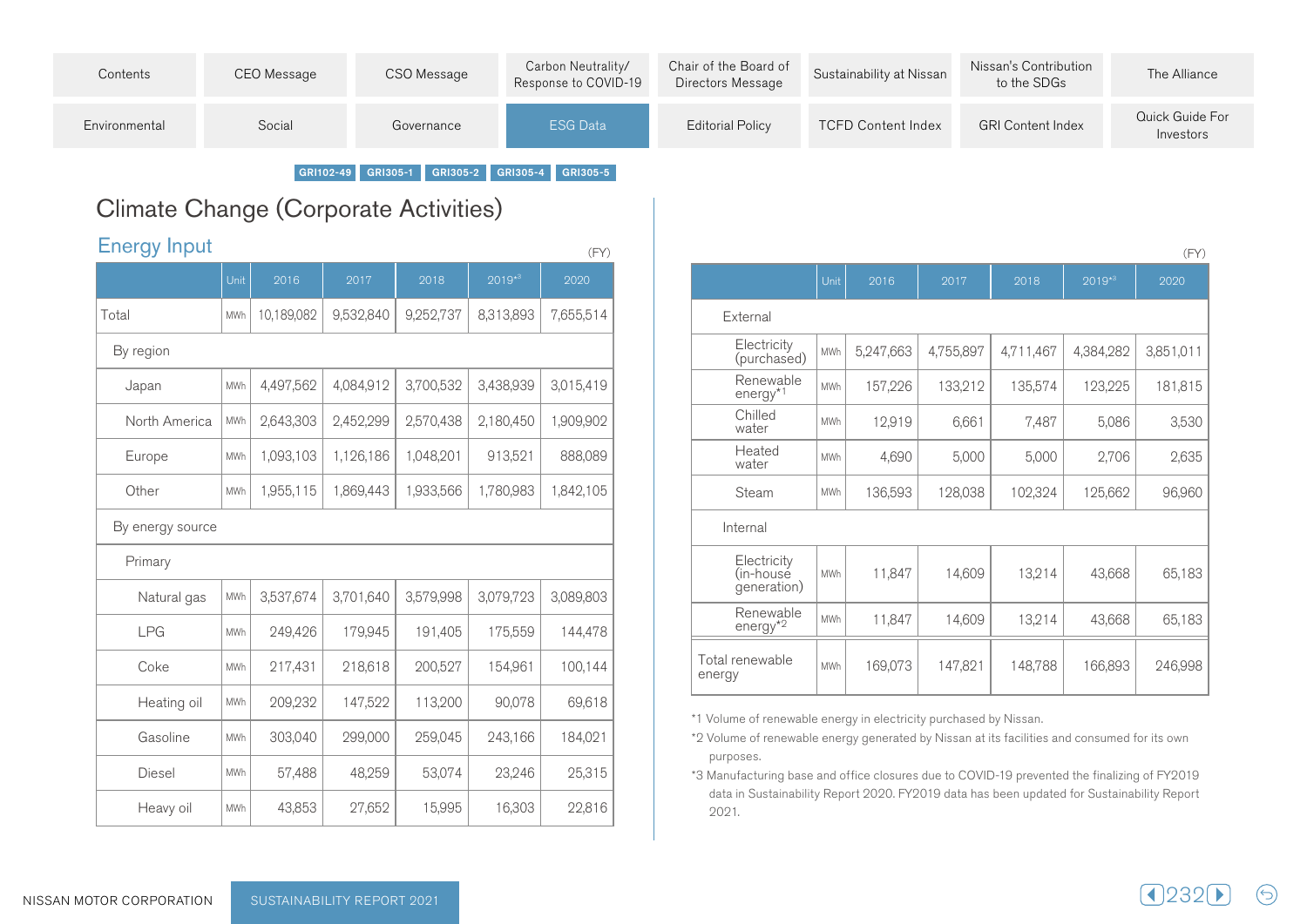

### **Global Energy Consumption**



The total energy consumption of our global corporate activities during fiscal 2020 was 7.656 million MWh, a 8% decrease from fiscal 2019. This reduction was primarily due to the promotion of energy-saving activities at facilities and a decline in total production volume. Production sites globally accounted for 6.513 million MWh<sup>★</sup> of total energy consumption.

★ This figure is subject to assurance by KPMG AZSA Sustainability Co., Ltd. For details, please see here.

 $>>$  P102

\* Manufacturing base and office closures due to COVID-19 prevented the finalizing of FY2019 data in Sustainability Report 2020. FY 2019 data has been updated for Sustainability Report 2021.

#### **Energy per Vehicle Produced**



In fiscal 2020, energy per vehicle produced was 2.11 MWh increased by 20.5% compared to fiscal 2019.

Data for the Japan region includes the manufacture of powertrains and other components for overseas assembly. Since the denominator is vehicles produced in the region, this tends to result in higher values for Japan.

| By region     | Unit        | 2020 |
|---------------|-------------|------|
| Japan         | MWh/vehicle | 5.83 |
| North America | MWh/vehicle | 2.00 |
| Europe        | MWh/vehicle | 2.64 |
| Other         | MWh/vehicle | 1.01 |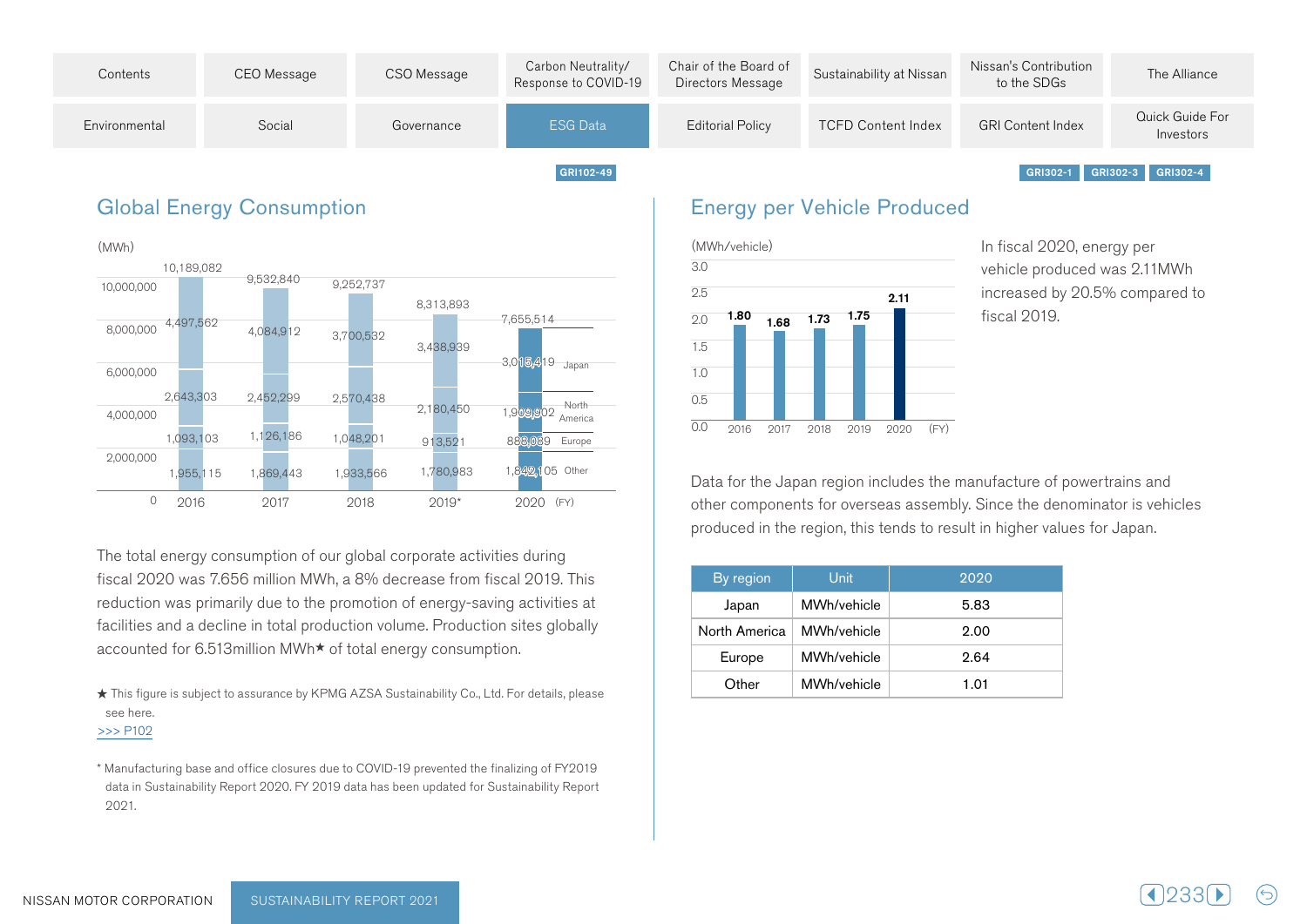

#### **Energy per Revenue**



In fiscal 2020, global Nissan facilities saw energy per revenue result of 0.84 MWh, increased by 13% from 2019. We are taking ongoing steps toward decoupling financial capital generation from energy use.

#### **Carbon Footprint**

|               |                      |             |             |             |             | (FY)        |
|---------------|----------------------|-------------|-------------|-------------|-------------|-------------|
|               | Unit                 | 2016        | 2017        | 2018        | 2019*       | 2020        |
| Scope 1       | $t$ -CO <sub>2</sub> | 963,661     | 912,476     | 889,444     | 774,163     | 737,683     |
| Scope 2       | $t$ -CO <sub>2</sub> | 2,614,028   | 2,394,109   | 2,339,883   | 2,105,700   | 1,804,759   |
| Scope $1+2$   | $t$ -CO <sub>2</sub> | 3,577,689   | 3,306,584   | 3,229,327   | 2,879,864   | 2,542,442   |
| Japan         | $t$ -CO <sub>2</sub> | 1,579,089   | 1,333,335   | 1,208,303   | 1,147,686   | 923,892     |
| North America | $t$ -CO <sub>2</sub> | 823,340     | 683,332     | 738,234     | 648,754     | 647,465     |
| Europe        | $t$ -CO <sub>2</sub> | 176,285     | 228,998     | 221,692     | 163,553     | 156,441     |
| Other         | $t$ -CO <sub>2</sub> | 998,976     | 1,060,920   | 1,061,098   | 919,871     | 814,644     |
| Scope 3       | $t$ -CO <sub>2</sub> | 150,462,000 | 213,715,000 | 203,106,900 | 173,138,601 | 135,068,055 |

In fiscal 2020, the total of Scope 1 and 2 emissions was 2.542 million tons. Total CO<sub>2</sub> emissions from manufacturing processes were 1.951 million tons $\star$ (Scope 1 emissions: 0.599 million tons \*; Scope 2 emissions: 1.353 million  $t$ ons $\star$ ).

★ This figure is subject to assurance by KPMG AZSA Sustainability Co., Ltd. For details, please see here.

#### $>>$  P102

\* Manufacturing base and office closures due to COVID-19 prevented the finalizing of FY2019 data in Sustainability Report 2020. FY2019 data has been updated for Sustainability Report 2021.

| AI D |  |  |  |  |
|------|--|--|--|--|
|------|--|--|--|--|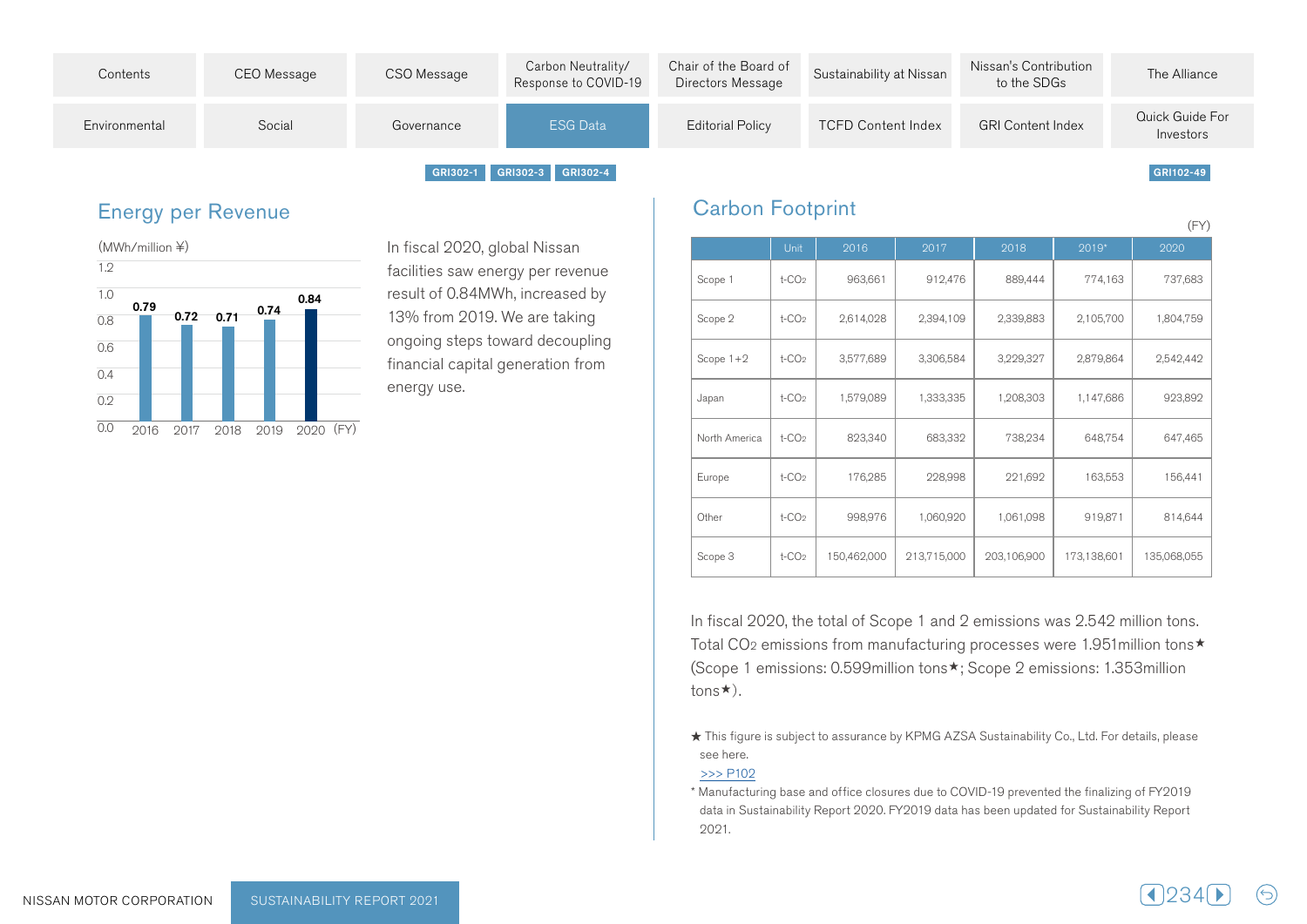| Contents      | CEO Message | CSO Message | Carbon Neutrality/<br>Response to COVID-19 | Chair of the Board of<br>Directors Message | Sustainability at Nissan  | Nissan's Contribution<br>to the SDGs | The Alliance                 |
|---------------|-------------|-------------|--------------------------------------------|--------------------------------------------|---------------------------|--------------------------------------|------------------------------|
| Environmental | Social      | Governance  | ESG Data                                   | <b>Editorial Policy</b>                    | <b>TCFD Content Index</b> | <b>GRI Content Index</b>             | Quick Guide For<br>Investors |

#### Corporate Carbon Footprint per Vehicle Sold



In fiscal 2020, overall corporate emissions were reduced by 33.7% compared to fiscal 2005, representing steady progress toward our fiscal 2022 .goal

# Manufacturing CO<sub>2</sub> per Vehicle Produced



In fiscal 2020, our manufacturing CO<sub>2</sub> emissions per vehicle produced were 0.52 tons, 29.7% less than fiscal 2005.

#### **Carbon Footprint of Manufacturing Activities**



#### Scope 1 and 2 Emissions per Revenue



In fiscal 2020, CO<sub>2</sub> emissions from our global operations were 0.28 ton per ¥1 million of .revenue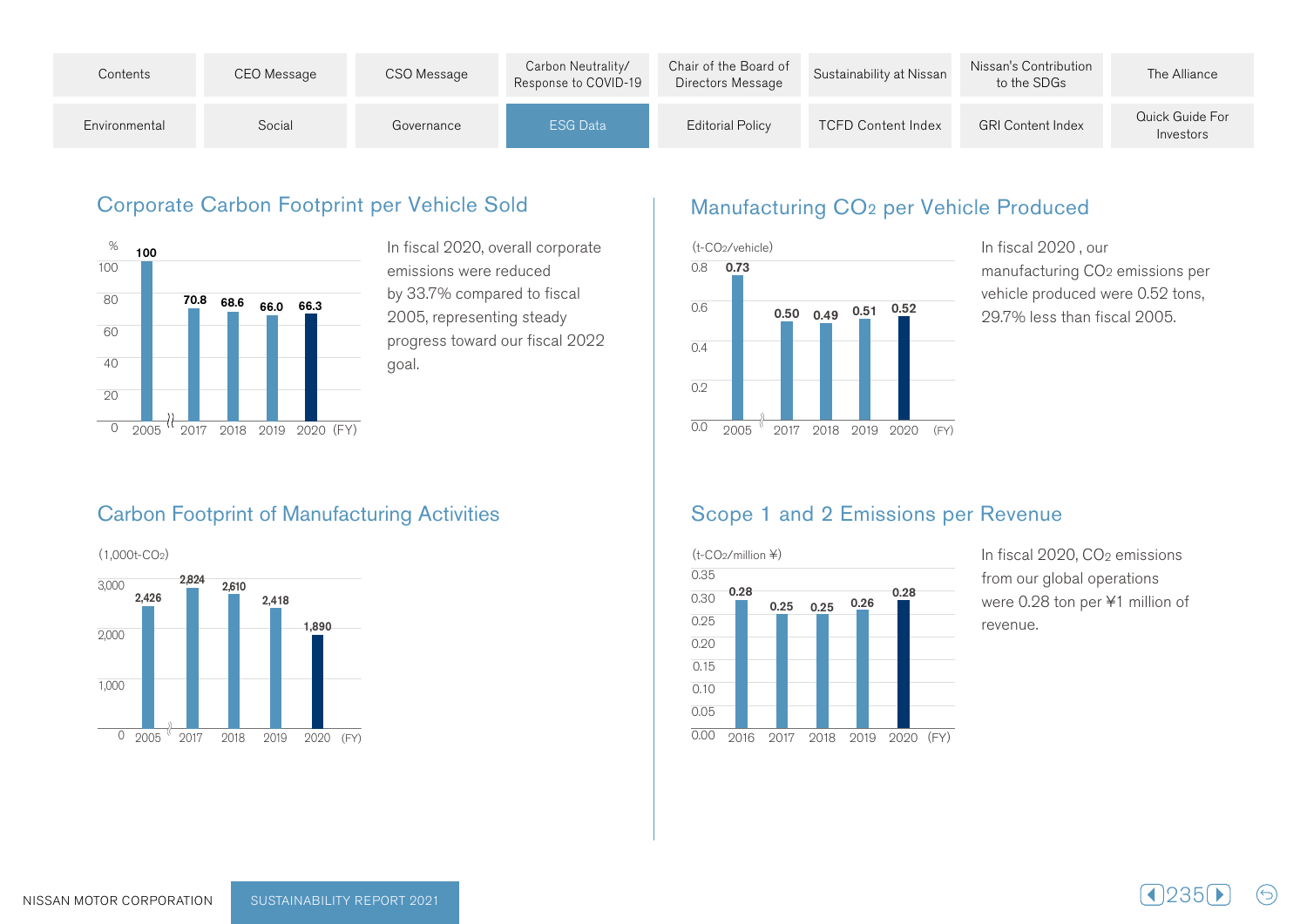| Contents      | CEO Message | CSO Message | Carbon Neutrality/<br>Response to COVID-19 | Chair of the Board of<br>Directors Message | Sustainability at Nissan  | Nissan's Contribution<br>to the SDGs | The Alliance                 |
|---------------|-------------|-------------|--------------------------------------------|--------------------------------------------|---------------------------|--------------------------------------|------------------------------|
| Environmental | Social      | Governance  | <b>ESG Data</b>                            | <b>Editorial Policy</b>                    | <b>TCFD Content Index</b> | <b>GRI Content Index</b>             | Quick Guide For<br>Investors |

|           | <b>Unit</b> | 2016   | 2017   | 2018   | 2019   | 2020   |
|-----------|-------------|--------|--------|--------|--------|--------|
| Total     | mil ton-km  | 39,930 | 35,635 | 34,903 | 28,288 | 21,168 |
| Inbound*  | mil ton-km  | 10,634 | 9,699  | 10,164 | 8,083  | 5,518  |
| Outbound* | mil ton-km  | 29,296 | 25,935 | 24,739 | 20,205 | 15,651 |
|           |             |        |        |        |        |        |
| Sea       | %           | 60.9   | 57.6   | 60.9   | 63.8   | 60.2   |
| Road      | %           | 24.8   | 25.9   | 23.3   | 23.0   | 25.0   |
| Rail      | %           | 14.0   | 16.1   | 14.9   | 12.7   | 14.3   |
| Air       | %           | 0.4    | 0.4    | 0.9    | 0.6    | 0.5    |

\* "Inbound" includes parts procurement from suppliers and transportation of knockdown parts;

\* "Outbound" includes transportation of complete vehicles and service parts.

In fiscal 2020, global shipping decreased by around 25% compared to the previous fiscal year, to 21,168 million ton-km. This was mainly due to a decline in shipments of finished vehicles caused by lower levels of productions as a result of COVID-19.

# Logistics Volume **Logistics CO**<sub>2</sub> Emissions from Logistics

|           | Unit                 | 2016      | 2017      | 2018      | 2019      | 2020    |
|-----------|----------------------|-----------|-----------|-----------|-----------|---------|
| Total     | $t$ -CO <sub>2</sub> | 1,926,477 | 1,567,248 | 1,482,982 | 1,144,338 | 891,817 |
| Inbound*  | $t$ -CO <sub>2</sub> | 809,088   | 739,610   | 762,314   | 582,957   | 392,014 |
| Outbound* | $t$ -CO <sub>2</sub> | 1,117,389 | 827,638   | 720,667   | 561,381   | 499,803 |
|           |                      |           |           |           |           |         |
| Sea       | $\%$                 | 17.8      | 20.0      | 19.9      | 21.1      | 20.1    |
| Road      | %                    | 62.1      | 64.6      | 60.3      | 64.1      | 65.9    |
| Rail      | $\%$                 | 5.6       | 7.0       | 6.7       | 5.9       | 6.7     |
| Air       | $\%$                 | 14.5      | 8.4       | 13.1      | 8.9       | 7.4     |

\* "Inbound" includes parts procurement from suppliers and transportation of knockdown parts; \* "Outbound" includes transportation of complete vehicles and service parts.

\* Value in 2016 were corrected after recalculation.

In fiscal 2020, CO<sub>2</sub> emissions from logistics were 891,817 tons, down approximately 22% from the previous fiscal year. A substantial contribution to the reduction of overall CO<sub>2</sub> emissions was made by production volume decrease and reduction of air shipping.



 $(FY)$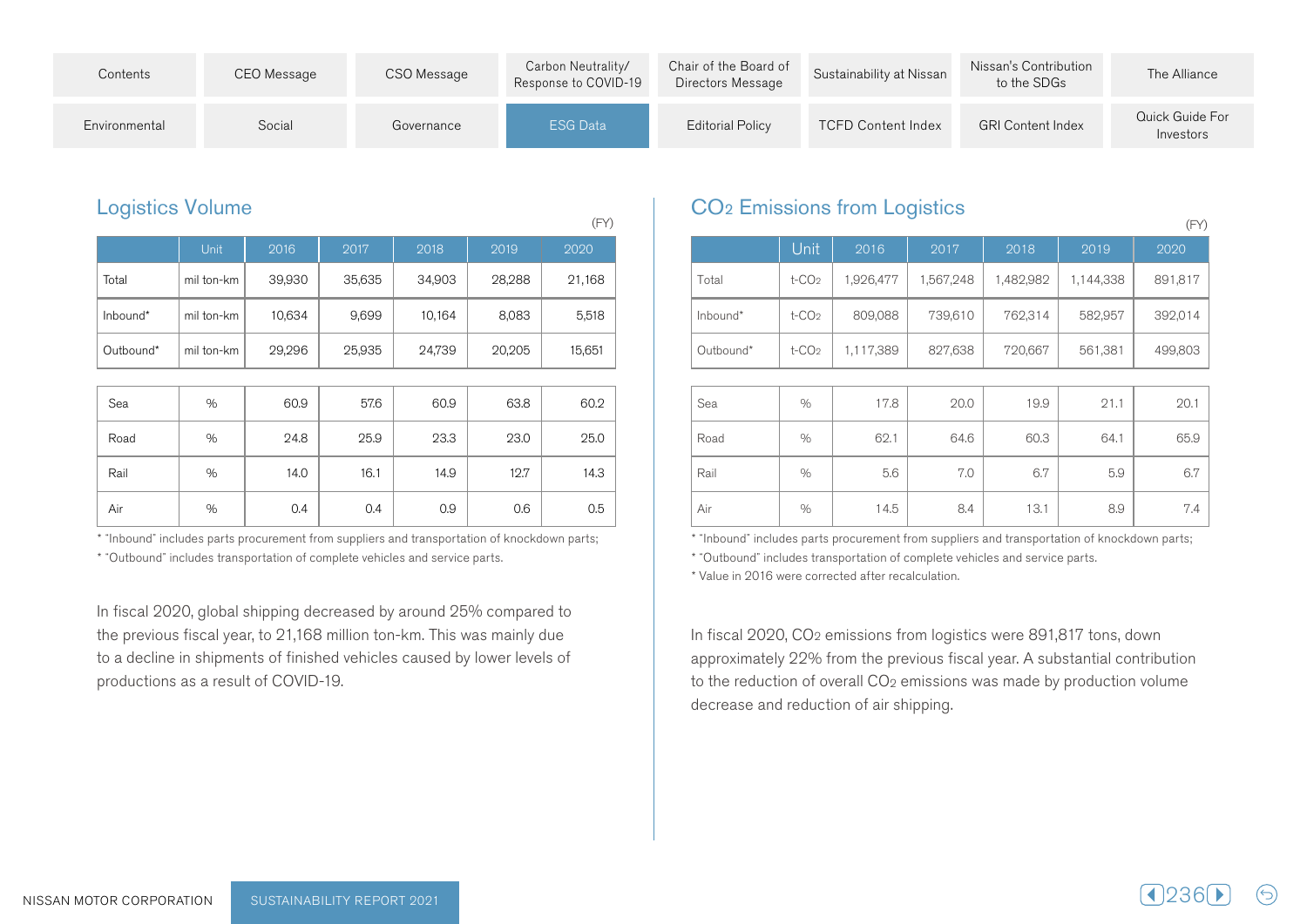| Contents      | CEO Message | CSO Message | Carbon Neutrality/<br>Response to COVID-19 | Chair of the Board of<br>Directors Message | Sustainability at Nissan  | Nissan's Contribution<br>to the SDGs | The Alliance                 |
|---------------|-------------|-------------|--------------------------------------------|--------------------------------------------|---------------------------|--------------------------------------|------------------------------|
| Environmental | Social      | Governance  | <b>ESG Data</b>                            | <b>Editorial Policy</b>                    | <b>TCFD Content Index</b> | <b>GRI Content Index</b>             | Quick Guide For<br>Investors |

#### CO<sub>2</sub> Emissions per Vehicle Transported



In fiscal 2020, CO<sub>2</sub> emissions per vehicle transported were 0.31 tons.

GRI305-3

### Scope 3 Emissions by Category

We conducted a study based on the Corporate Value Chain (Scope 3) Accounting and Reporting Standard from the GHG Protocol and found that about 90% of Scope 3 emissions were from the use of sold products.

|                                                |                    | $(\vdash \Upsilon)$ |
|------------------------------------------------|--------------------|---------------------|
| Category                                       | Unit               | 2020                |
| 1. Purchased goods & services                  | $kt$ - $CO2$       | 12,726*             |
| 2. Capital goods                               | $kt$ - $CO2$       | 791                 |
| 3. Fuel- and energy-related activities         | $kt$ - $CO2$       | 264                 |
| 4. Upstream transportation &<br>distribution   | kt-CO <sub>2</sub> | 392                 |
| 5. Waste generated in operations               | $kt$ - $CO2$       | 126                 |
| 6. Business travel                             | $kt$ - $CO2$       | 27                  |
| 7.Employee commuting                           | $kt$ - $CO2$       | 162                 |
| 8. Upstream leased assets                      | $kt$ - $CO2$       | 0                   |
| 9. Downstream transportation &<br>distribution | kt-CO <sub>2</sub> | 560                 |
| 10. Processing of sold products                | $kt$ - $CO2$       | 7                   |
| 11.Use of sold products                        | kt-CO <sub>2</sub> | 119,431 ★           |
| 12. End-of-life treatment of sold<br>products  | $kt$ - $CO2$       | 272                 |
| 13. Downstream leased assets                   | kt-CO <sub>2</sub> | 309                 |
| 14. Franchises                                 | $kt$ - $CO2$       | 0                   |
| 15. Investments                                | $kt$ - $CO2$       | Ω                   |
| Total                                          | kt-CO <sub>2</sub> | 135,067             |

 $\sqrt{2}$ 

 $\star$  This figure is subject to assurance by KPMG AZSA Sustainability Co., Ltd. For details, please see here.

 $>>$ P102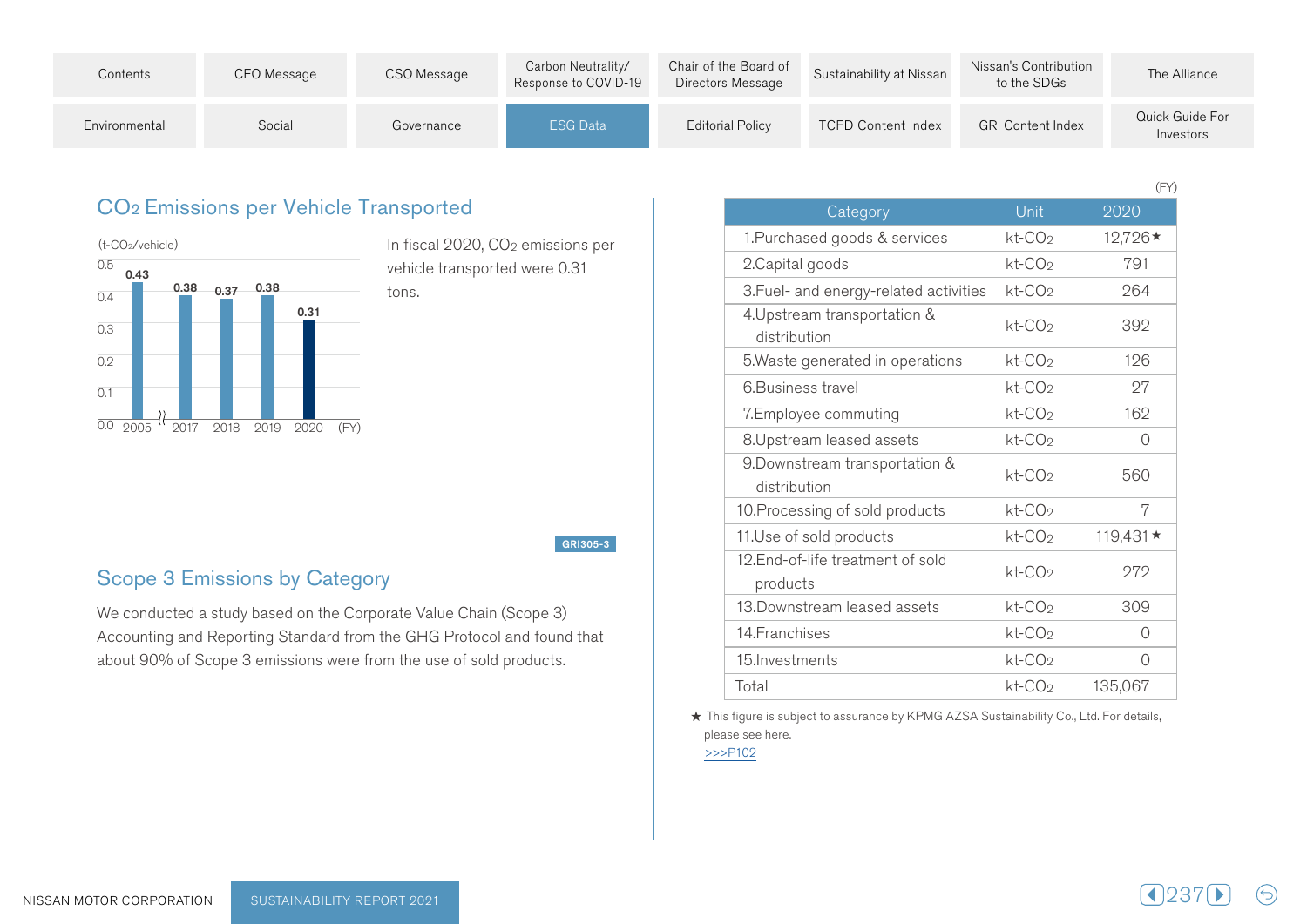| Contents      | CEO Message | CSO Message | Carbon Neutrality/<br>Response to COVID-19 | Chair of the Board of<br>Directors Message | Sustainability at Nissan  | Nissan's Contribution<br>to the SDGs | The Alliance                 |
|---------------|-------------|-------------|--------------------------------------------|--------------------------------------------|---------------------------|--------------------------------------|------------------------------|
| Environmental | Social      | Governance  | ESG Data                                   | Editorial Policy                           | <b>TCFD Content Index</b> | <b>GRI Content Index</b>             | Quick Guide For<br>Investors |

### **Carbon Credit**

Nissan Motor Iberica, S.A. in Barcelona and Cantabria, Spain, entered EUETS, and the verified allowance earned for fiscal 2020 was 26,153 tons.

#### Employee Commuting CO<sub>2</sub> Emissions



In fiscal 2013, Nissan introduced a companywide CO<sub>2</sub> reduction plan for car commuting employees in Japan. This plan encourages car commuters to shift from internal combustion engine vehicles to electric vehicles. For fiscal 2020, CO<sub>2</sub> emissions from car commuting in Japan were approximately 23.8 kton\*, or 2.8 ton-CO<sub>2</sub>/vehicle annually.

\* Calculated by using the parameters below together with vehicle homologation data:

- Average car commuting range (Japan): 9,358 km/vehicle-year
- CO<sub>2</sub> emission factor for gasoline-powered vehicles (National Greenhouse Gas Inventory Report of Japan [2009]): 0.33 kg-CO2e/km
- CO<sub>2</sub> emission factor for electricity (Tokyo Electric Power Company [FY2019]): 0.000441 t-CO<sub>2</sub>/kWh
- Employees of Nissan offices and manufacturing plants in Japan, fiscal 2020

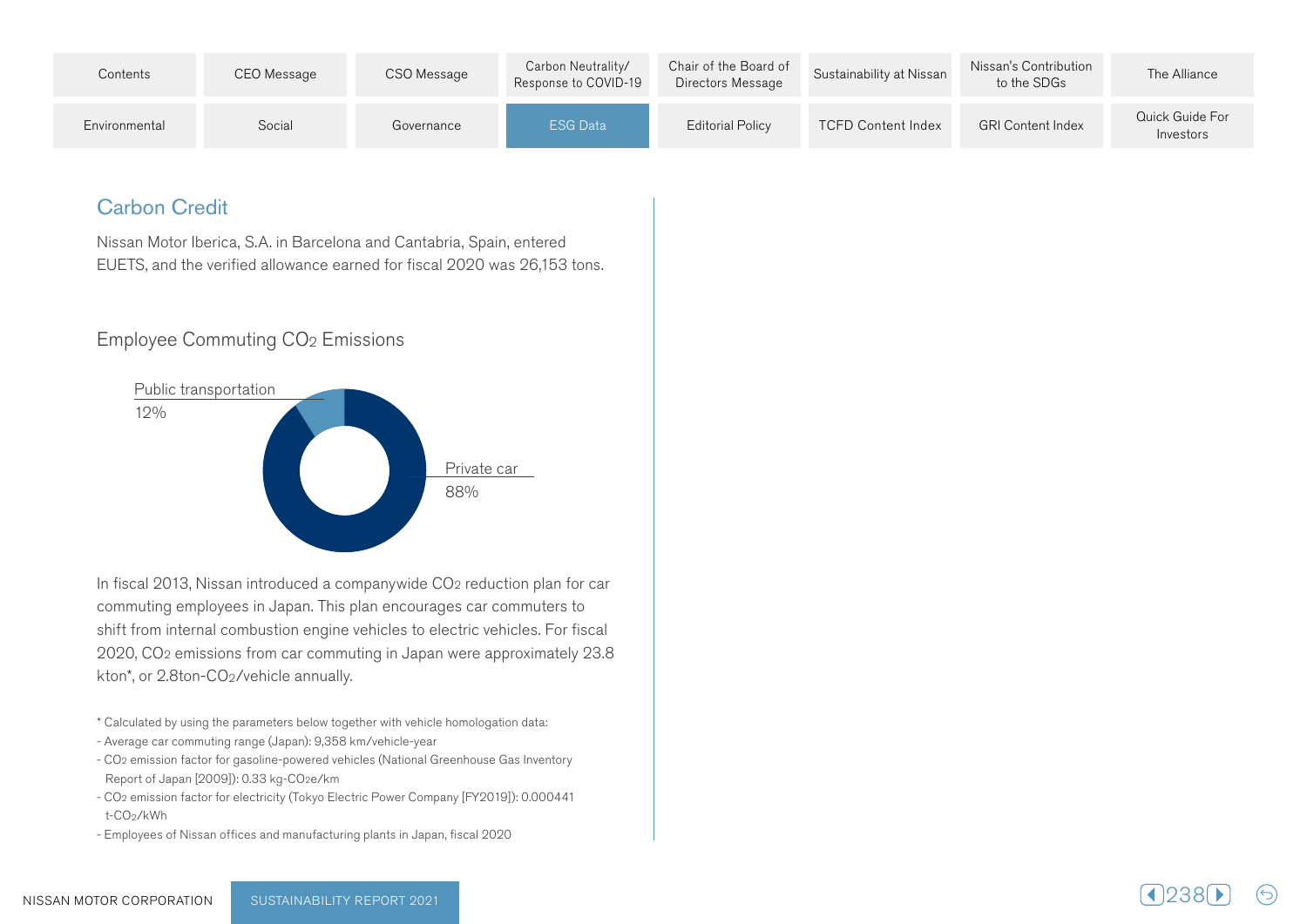| Contents      | CEO Message | CSO Message | Carbon Neutrality/<br>Response to COVID-19 | Chair of the Board of<br>Directors Message | Sustainability at Nissan  | Nissan's Contribution<br>to the SDGs | The Alliance                 |
|---------------|-------------|-------------|--------------------------------------------|--------------------------------------------|---------------------------|--------------------------------------|------------------------------|
| Environmental | Social      | Governance  | <b>ESG Data</b>                            | <b>Editorial Policy</b>                    | <b>TCFD Content Index</b> | <b>GRI Content Index</b>             | Quick Guide For<br>Investors |
|               |             |             | GRI305-7 GRI306-4                          |                                            |                           |                                      |                              |

## **Air Quality**

#### Emissions

In fiscal 2020, NOx and SOx emissions from Nissan facilities in Japan were 364 tons and 10tons respectively, both NOx and SOx reduced due to production volume decrease in 2020.

|                 |     |     |                       |    |    | Unit   2016   2017   2018   2019   2020 |
|-----------------|-----|-----|-----------------------|----|----|-----------------------------------------|
| NO <sub>x</sub> | ton |     | 430   619   418   380 |    |    | 364                                     |
| -SOx            | ton | -31 | 36                    | 34 | 14 |                                         |

## Volatile Organic Compounds (VOCs)

In fiscal 2020, VOCs from manufacturing plants were 4,742 tons globally, a reduction from fiscal 2019. We actively continue to promote activities to reduce VOCs, such as switching to materials including water-based paints.

|                  |      |        |        |       |       | (FY)  |
|------------------|------|--------|--------|-------|-------|-------|
|                  | Unit | 2016   | 2017   | 2018  | 2019  | 2020  |
| Total            | ton  | 11,933 | 10,564 | 8,433 | 6,465 | 4,742 |
| Japan            | ton  | 3,580  | 3,232  | 2,188 | 2,016 | 1,420 |
| North<br>America | ton  | 4,851  | 4,284  | 3,847 | 3,135 | 2,294 |
| Europe           | ton  | 3,502  | 3,048  | 2,397 | 1,315 | 1,028 |

\* Value in 2017 and in 2018 were corrected after recalculation.

### VOCs per Vehicle Produced



In fiscal 2020, VOCs per vehicle produced were 1.3 kg

 $(FY)$ 

| By region     | Unit       | 2020 |
|---------------|------------|------|
| Japan         | kg/vehicle | 2.74 |
| North America | kg/vehicle | 9.40 |
| Europe        | kg/vehicle | 3.05 |

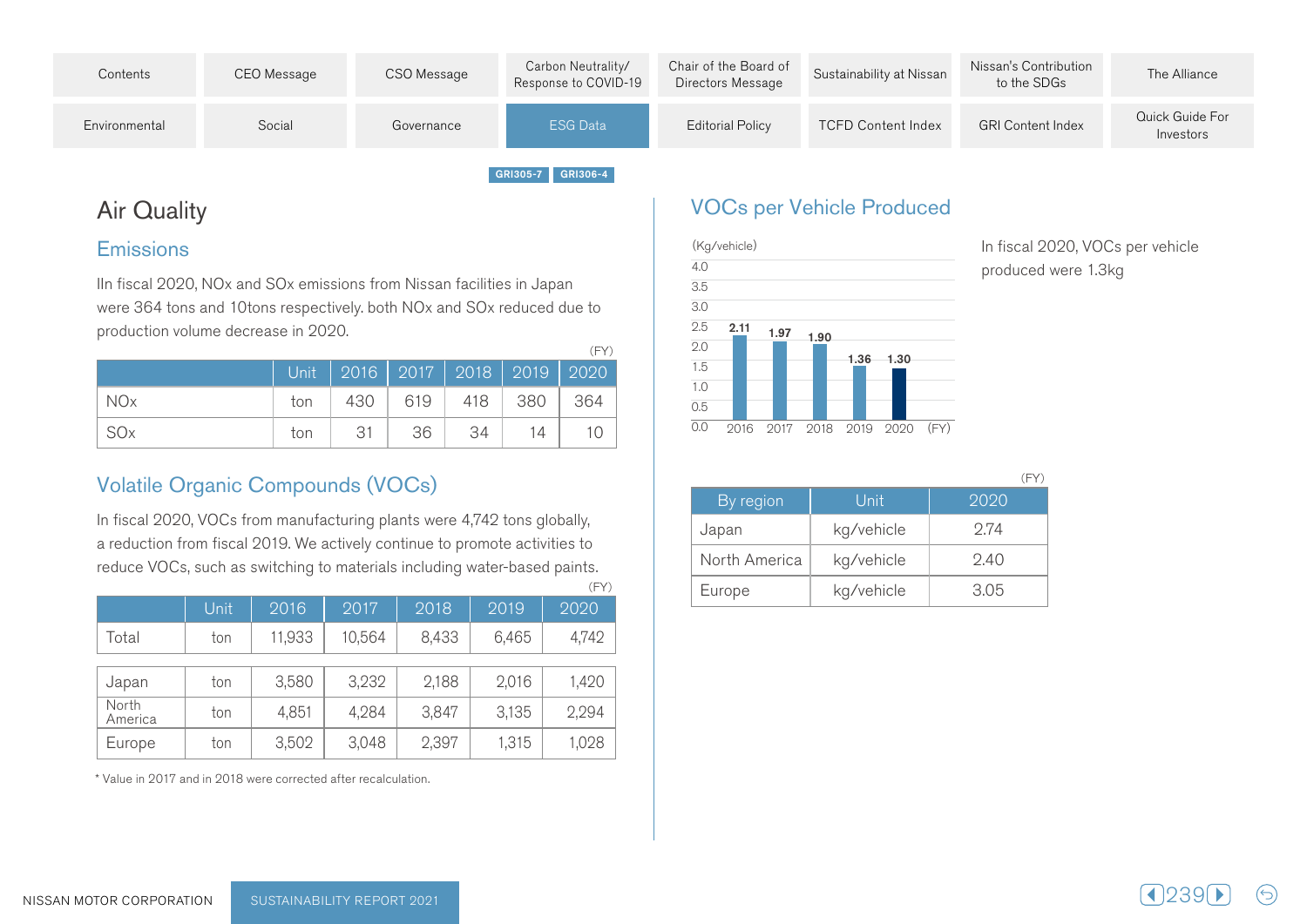

#### Released Substances Designated by PRTR Law\* (Japan)

In fiscal 2019, released substances designated by the PRTR (Pollutant Release and Transfer Register) Law in Japan were 3,313 tons, decrease from fiscal 2018.

|                                |      |       |       |       |       | (FY)  |
|--------------------------------|------|-------|-------|-------|-------|-------|
|                                | Unit | 2015  | 2016  | 2017  | 2018  | 2019  |
| Japan site total* <sup>1</sup> | ton  | 3,610 | 3,943 | 3,883 | 3,398 | 3,313 |
| Oppama                         | ton  | 488   | 872   | 796   | 715   | 1,022 |
| Tochigi                        | ton  | 1,435 | 1,179 | 920   | 655   | 467   |
| Kyushu                         | ton  | 1,173 | 1,406 | 1,697 | 1,573 | 1,391 |
| Yokohama                       | ton  | 12    | 17    | 20    | 25    | 21    |
| Iwaki                          | ton  | 132   | 144   | 62    | 54    | 62    |
| <b>NTC</b>                     | ton  | 370   | 325   | 388   | 378   | 351   |

<sup>\*</sup> The table shows chemical substance emissions calculated based on the Japanese government PRTR guidelines. PRTR emissions show total volume excluding substances adherent to the product.

\*1 Past figures have been changed since the compilation method used for other plants has been made consistent with that of the Yokohama Plant.

#### **PRTR Emissions per Vehicle Produced (Japan)**



In fiscal 2019, PRTR emissions per vehicle produced in Japan were 4.37 kg, a decrease from 2018. fiscal

\* Past figures have been changed since the compilation method used for other plants has been made consistent with that of the Yokohama Plant.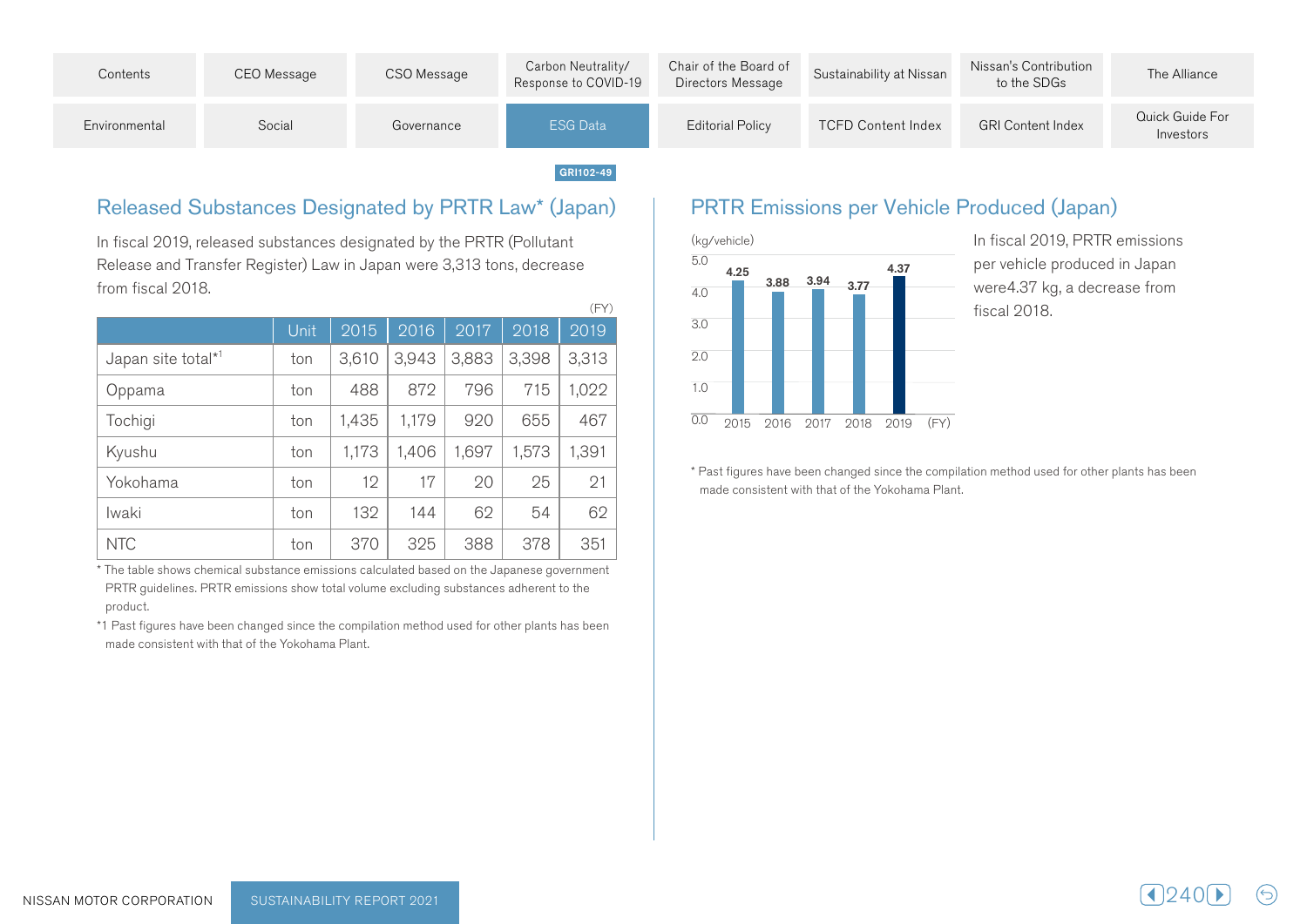

## Resource Dependency: Achievements in Reuse

#### **Proper Use of Regulated Chemical Substances**



Nissan revised its standard for the assessment of hazards and risks in the Renault-Nissan Alliance, actively applying restrictions to substances not vet covered by regulations but increasingly subject to consideration around the world. As a result, the number of substances covered by the

Nissan Engineering Standard in fiscal 2020 rose to 5,290. These steps are thought to be necessary for future efforts in the repair, reuse, remanufacture and recycle loop for resources.

For more information on chemical substances governance. >>>P093

#### **Recycled Plastic Usage in Vehicle**

We are making efforts to expand the use of recycled plastic in our vehicles, as well as developing technologies for this. Recycled plastic use in fiscal 2020 was 5%, based on the rate achieved by our best-selling model in .Europe

#### Automotive Shredder Residue to Landfill Ratio

After removing ferrous and nonferrous metals from ELVs, in accordance with the End-of-Life Vehicle Recycling Law in Japan, the ratio of ASR taken to landfills for final disposal was zero in fiscal 2020 as same as 2019's result. This was achieved by enhancing recycling capability through the acquisition of additional facilities that comply with the law.

#### Material Ratio

In 2020, ferrous metals accounted for 61% of the materials used in our automobiles by weight. Nonferrous metals made up another 13% and resins 15%, with miscellaneous materials making up the final 12%. To further reduce our use of natural resources, we are advancing initiatives to expand the use of recycled materials in each of these categories.

#### Recovered Bumpers

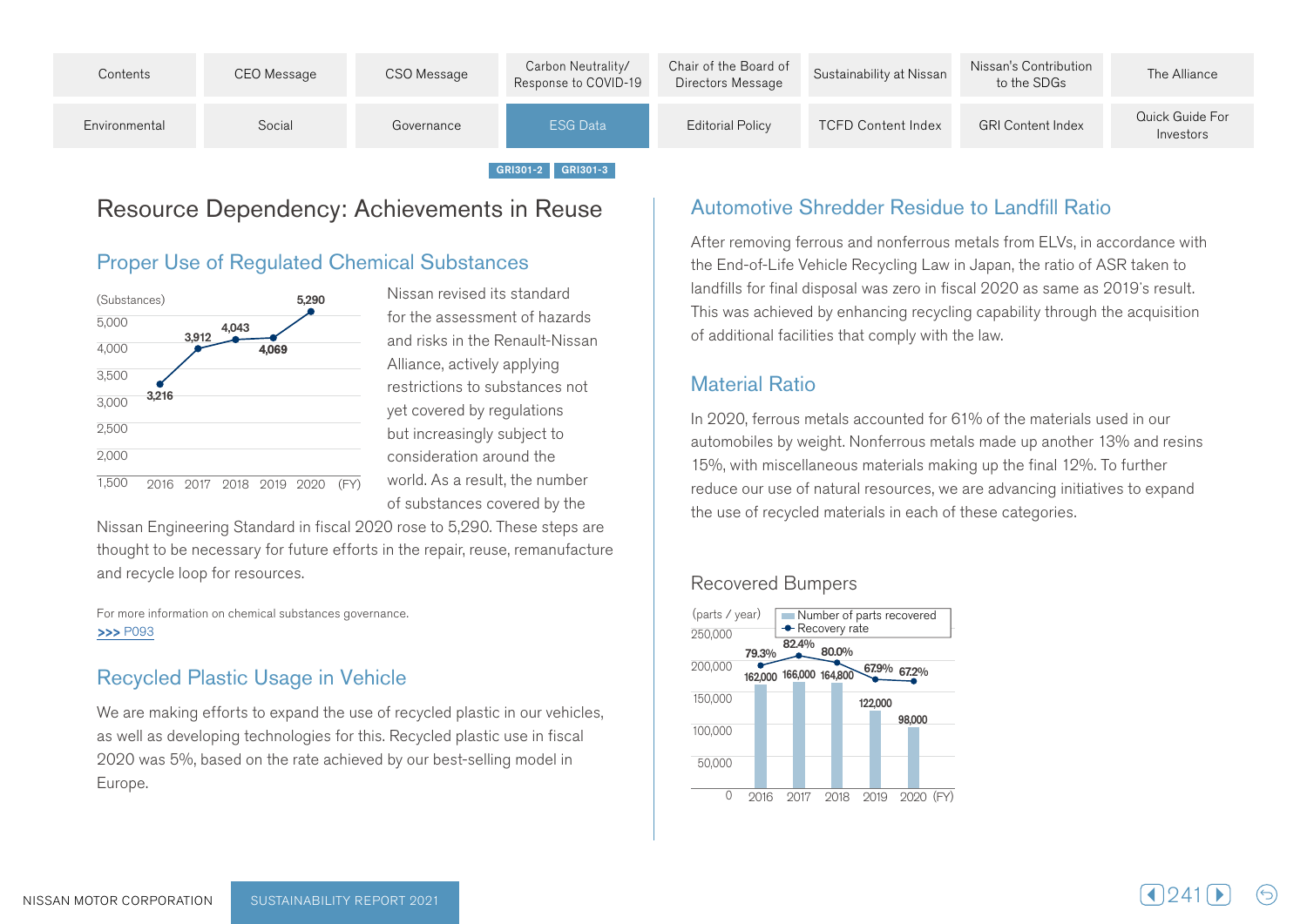| Contents      | CEO Message | CSO Message | Carbon Neutrality/<br>Response to COVID-19 | Chair of the Board of<br>Directors Message | Sustainability at Nissan  | Nissan's Contribution<br>to the SDGs | The Alliance                 |
|---------------|-------------|-------------|--------------------------------------------|--------------------------------------------|---------------------------|--------------------------------------|------------------------------|
| Environmental | Social      | Governance  | <b>ESG Data</b>                            | <b>Editorial Policy</b>                    | <b>TCFD Content Index</b> | <b>GRI Content Index</b>             | Quick Guide For<br>Investors |
|               |             |             | GRI306-2                                   |                                            |                           |                                      | GRI102-49                    |

## Resource Dependency (Facility Waste)

#### **Waste**

Waste generated globally in fiscal 2020 amounted to 153,160 tons, a slight decrease from 199,470 tons in fiscal 2019. Waste generated globally from production sites in fiscal 2020 was 145,529 tons \*.

★ This figure is subject to assurance by KPMG AZSA Sustainability Co., Ltd. For details, please see here.  $>>$  P102

|       |  |                                                       | $\sqrt{2}$ |
|-------|--|-------------------------------------------------------|------------|
|       |  | Unit  2016  2017  2018  2019  2020                    |            |
| Total |  | ton   158,939   152,674   206,645   199,470   153,160 |            |

#### By region

| Japan         | ton | 61,115 | 61,327 | 69,829 | 63,294 | 48,921 |
|---------------|-----|--------|--------|--------|--------|--------|
| North America | ton | 45,459 | 35,177 | 64,514 | 58,970 | 48,043 |
| Europe        | ton | 41,110 | 45,268 | 49,662 | 50,205 | 31,868 |
| Other         | ton | 11,255 | 10,903 | 22,639 | 27,001 | 24,328 |

By treatment method

| Waste for<br>disposal | ton | 8,707   | 8,041   | 7,231   | 6,365   | 6,539   |
|-----------------------|-----|---------|---------|---------|---------|---------|
| Recycled              | ton | 150,231 | 144,633 | 199,414 | 193,105 | 146,621 |

<sup>\*</sup> Manufacturing base and office closures due to COVID-19 prevented the finalizing of FY2019 data in Sustainability Report 2020. FY2019 data has been updated for Sustainability Report 2021.

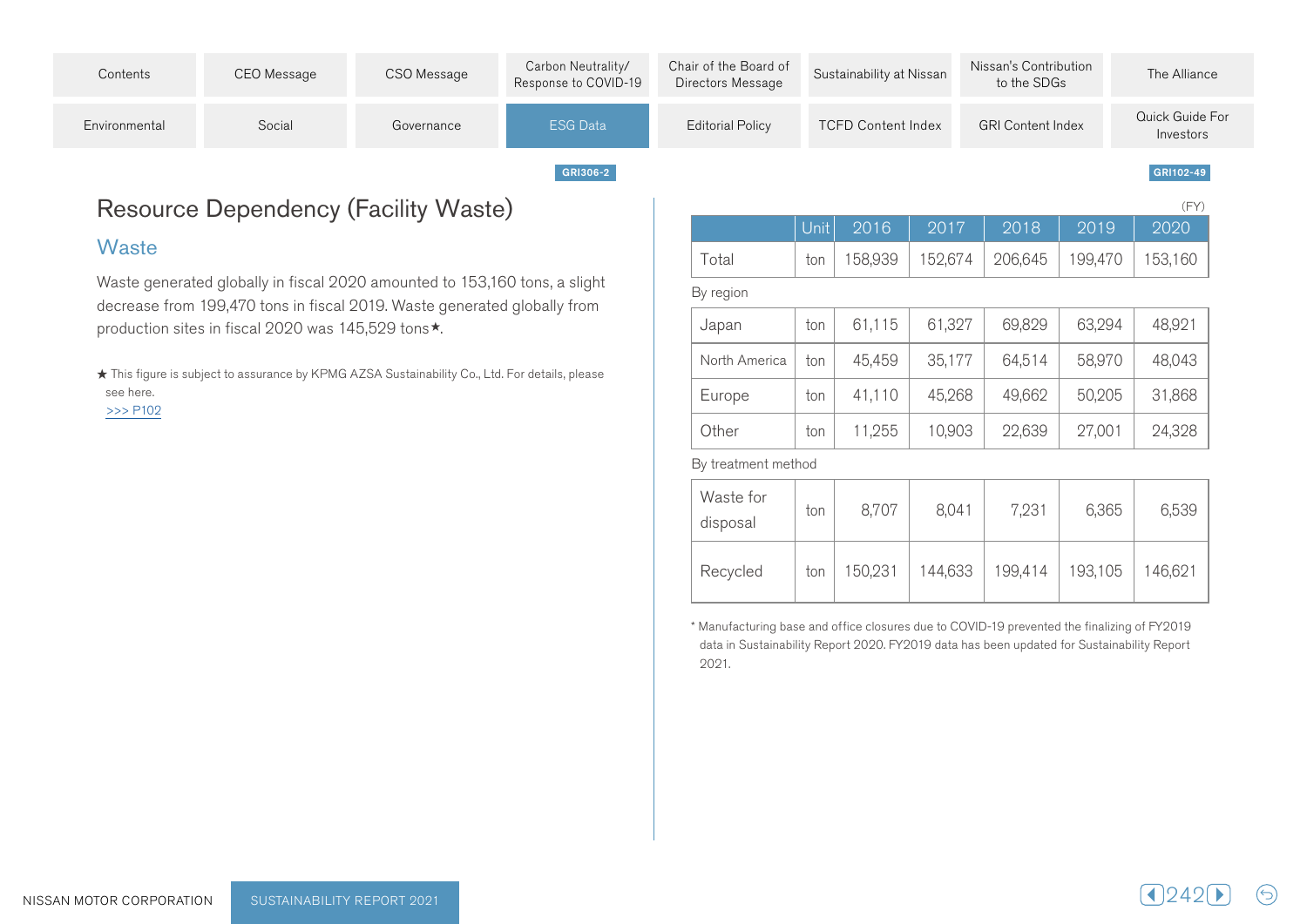

#### **Waste per Vehicle Produced**



In fiscal 2020, waste per vehicle produced slightly increased to 42.15 kg

| By region     | Unit       | 2020  |
|---------------|------------|-------|
| Japan         | kg/vehicle | 94.62 |
| North America | kg/vehicle | 50.41 |
| Europe        | kg/vehicle | 94.85 |
| Other         | kg/vehicle | 13.31 |

<sup>\*</sup> Manufacturing base and office closures due to COVID-19 prevented the finalizing of FY2019 data in Sustainability Report 2020. FY2019 data has been updated for Sustainability Report 2021.

### Waste for Disposal per Vehicle Produced



In fiscal 2020, the volume of waste for disposal was increased to 1.80 kg per vehicle produced.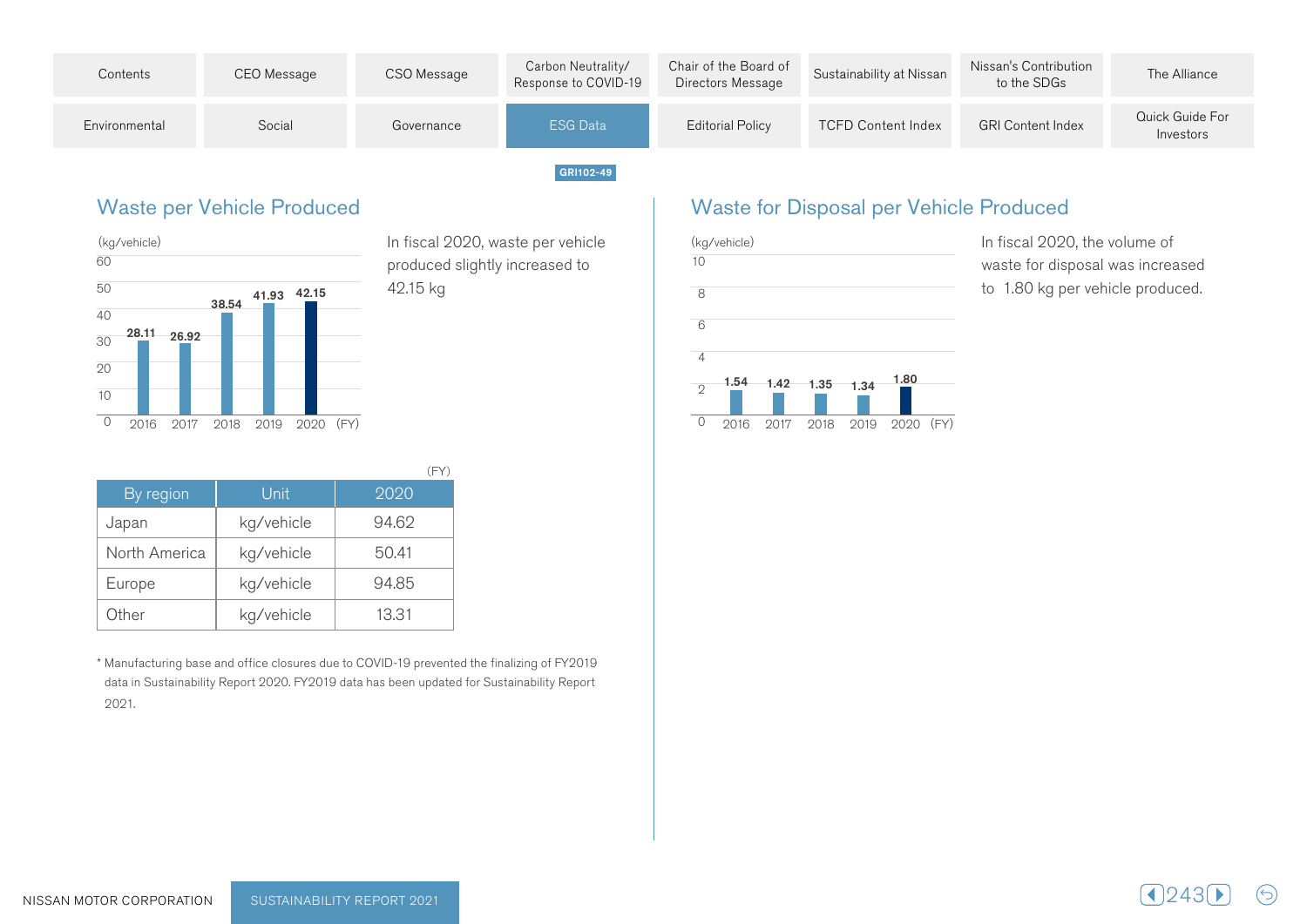| Contents      | CEO Message | CSO Message | Carbon Neutrality/<br>Response to COVID-19 | Chair of the Board of<br>Directors Message | Sustainability at Nissan  | Nissan's Contribution<br>to the SDGs | The Alliance                 |
|---------------|-------------|-------------|--------------------------------------------|--------------------------------------------|---------------------------|--------------------------------------|------------------------------|
| Environmental | Social      | Governance  | <b>ESG Data</b>                            | <b>Editorial Policy</b>                    | <b>TCFD Content Index</b> | <b>GRI Content Index</b>             | Quick Guide For<br>Investors |
|               |             |             |                                            |                                            |                           |                                      |                              |

# GRI102-49 GRI303-1 GRI303-3 GRI303-4

## Water Resource Management

#### **Water Input for Corporate Activities**

In fiscal 2020, water input for corporate activities was 21,159 thousand  $m^3$ , a 11% decrease compared with the fiscal 2019 level. Water input from production sites was 20,542,337m<sup>3★</sup>.

 $\star$  This figure is subject to assurance by KPMG AZSA Sustainability Co., Ltd. For details, please see here.  $>>$  P102

|                  |                     |        |        |        |        | (FY)   |
|------------------|---------------------|--------|--------|--------|--------|--------|
|                  | Unit                | 2016   | 2017   | 2018   | 2019   | 2020   |
| Total            | 1,000m <sup>3</sup> | 29,118 | 26,197 | 26,420 | 23,656 | 21,159 |
| Japan            | 1,000m <sup>3</sup> | 15,563 | 13,115 | 13,022 | 11,918 | 10,797 |
| North<br>America | 1,000m <sup>3</sup> | 5,483  | 4,905  | 4,930  | 4,768  | 3,888  |
| Europe           | 1,000m <sup>3</sup> | 2,299  | 2,155  | 2,093  | 1,792  | 1,373  |
| Other            | 1,000m <sup>3</sup> | 5,774  | 6,023  | 6,376  | 5,178  | 5,101  |

### Cleaner Effluent Through Wastewater Treatment

Nissan thoroughly processes and is promoting activities to reduce wastewater at its various plants.

|                                                     |                     |        |        |        |        | (FY)   |
|-----------------------------------------------------|---------------------|--------|--------|--------|--------|--------|
|                                                     | Unit                | 2016   | 2017   | 2018   | 2019   | 2020   |
| Total                                               | 1,000m <sup>3</sup> | 20,516 | 17,410 | 17,345 | 15,391 | 13,624 |
| Japan                                               | 1,000m <sup>3</sup> | 12,681 | 10,376 | 10,472 | 9,496  | 8,474  |
| North<br>America                                    | 1,000m <sup>3</sup> | 4,028  | 3,382  | 3,190  | 2,746  | 2,351  |
| Europe                                              | 1,000m <sup>3</sup> | 1,767  | 1,564  | 1,539  | 1,389  | 1,094  |
| Other                                               | 1,000m <sup>3</sup> | 2,040  | 2,088  | 2,143  | 1,760  | 1,705  |
| Quality                                             |                     |        |        |        |        |        |
| Chemical<br>oxygen<br>demand<br>(COD)<br>Japan only | kg                  | 29,730 | 26,451 | 21,149 | 18,795 | 14,865 |

<sup>\*</sup> Manufacturing base and office closures due to COVID-19 prevented the finalizing of FY2019 data in Sustainability Report 2020. FY2019 data has been updated for Sustainability Report 2021.

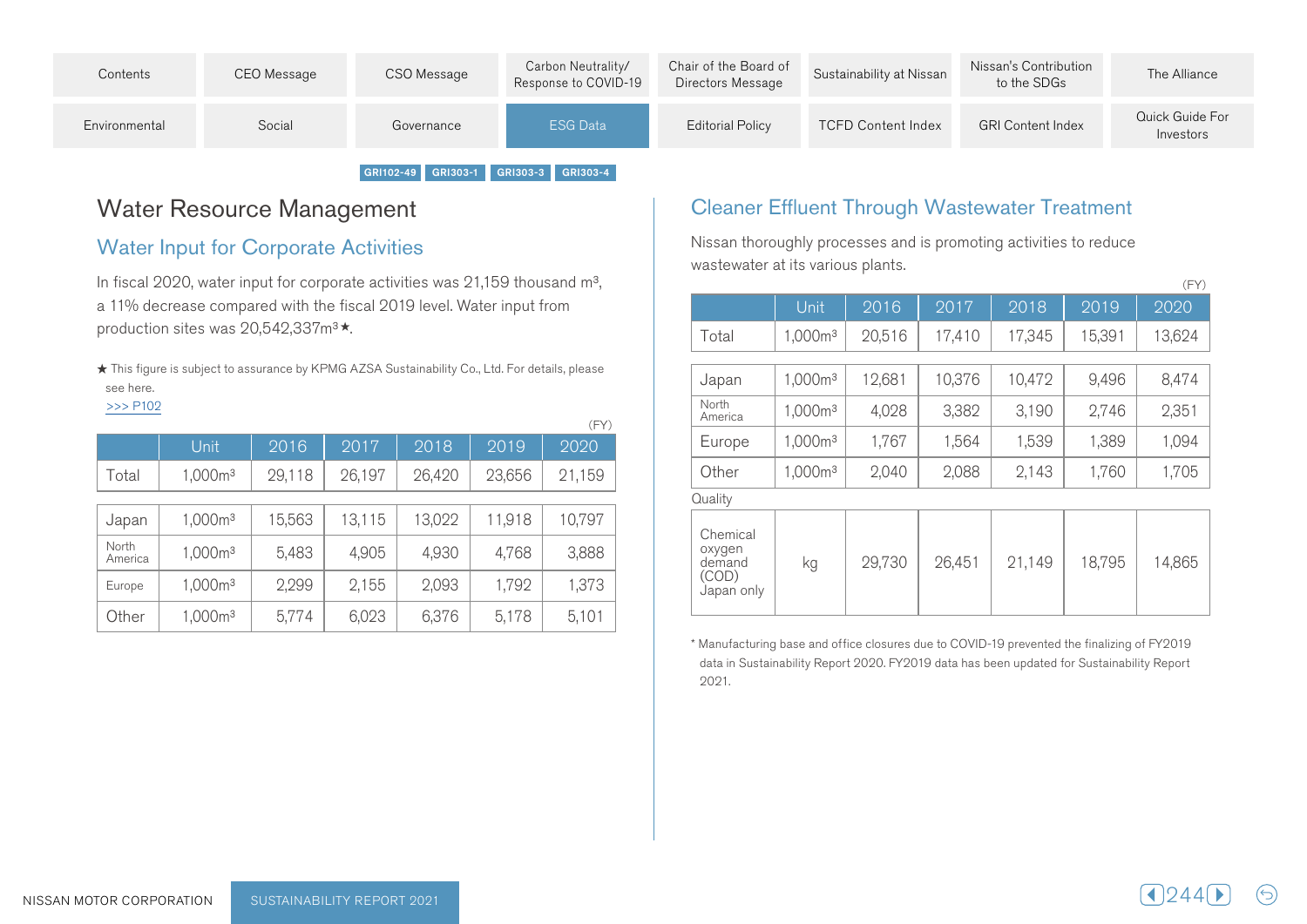| Contents      | CEO Message | CSO Message | Carbon Neutrality/<br>Response to COVID-19 | Chair of the Board of<br>Directors Message | Sustainability at Nissan  | Nissan's Contribution<br>to the SDGs | The Alliance                 |
|---------------|-------------|-------------|--------------------------------------------|--------------------------------------------|---------------------------|--------------------------------------|------------------------------|
| Environmental | Social      | Governance  | <b>ESG Data</b>                            | Editorial Policy                           | <b>TCFD Content Index</b> | <b>GRI Content Index</b>             | Quick Guide For<br>Investors |

GRI102-49 GRI303-4 GRI306-1

#### Water Discharge from Corporate Activities (Per Vehicle Produced)



In fiscal 2020, water discharge per vehicle produced was 3.75m<sup>3</sup>, which was a 16% increase compared to fiscal 2019.

 $($  $\Gamma$  $\vee$  $\wedge$ 

| By region     | Unit                    | 2019  | 2020  |
|---------------|-------------------------|-------|-------|
| Japan         | m <sup>3</sup> /vehicle | 12.53 | 16.39 |
| North America | m <sup>3</sup> /vehicle | 2.05  | 2.47  |
| Europe        | m <sup>3</sup> /vehicle | 2.73  | 3.26  |
| Other         | m <sup>3</sup> /vehicle | 0.82  | 0.93  |

\* Manufacturing base and office closures due to COVID-19 prevented the finalizing of FY2019 data in Sustainability Report 2020. FY2019 data has been updated for Sustainability Report 2021.

Data for the Japan region includes the manufacture of powertrains and other components for overseas assembly. Since the denominator is vehicles produced in the region, this tends to result in higher values for Japan.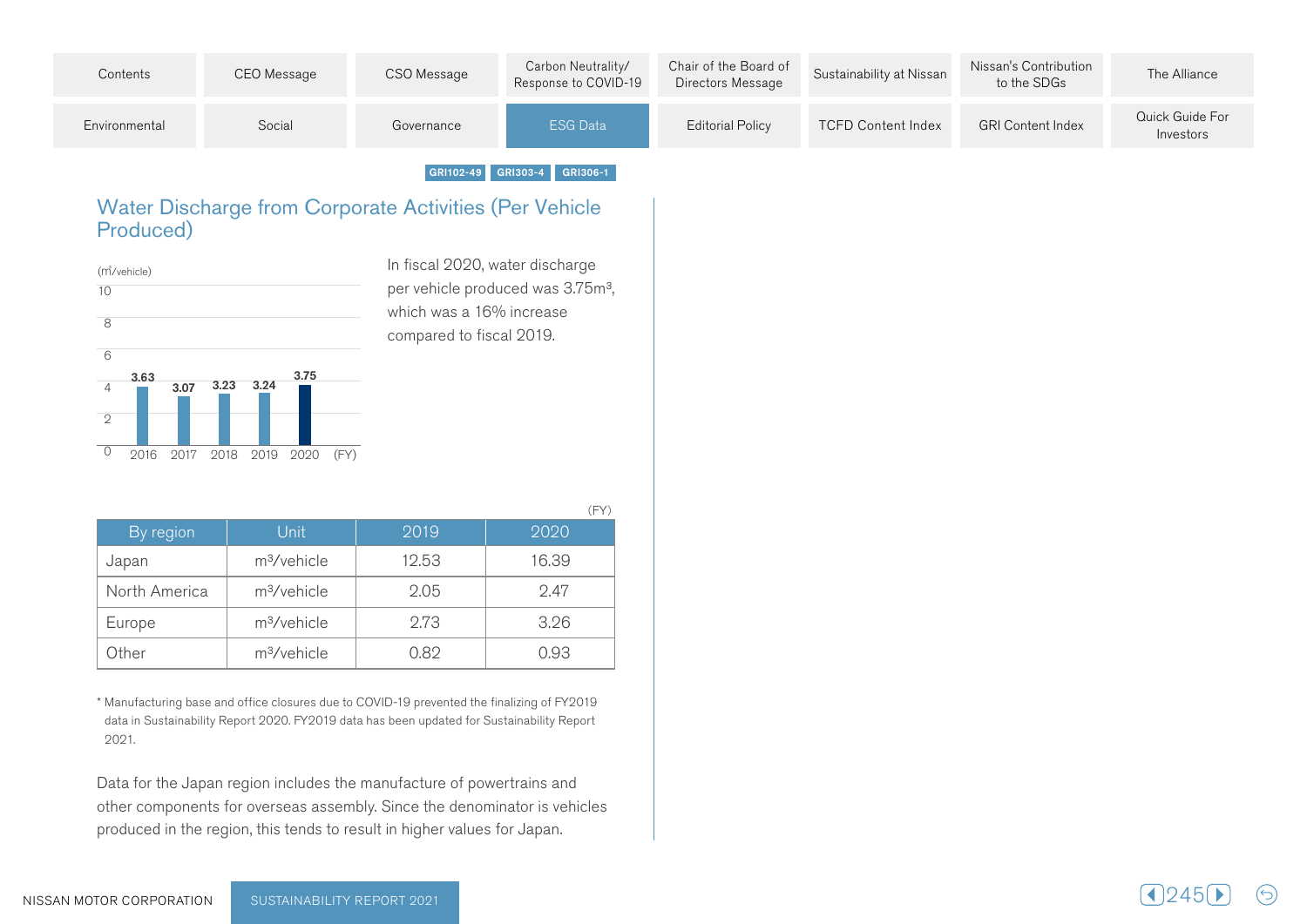| Contents      | CEO Message | CSO Message | Carbon Neutrality/<br>Response to COVID-19 | Chair of the Board of<br>Directors Message | Sustainability at Nissan  | Nissan's Contribution<br>to the SDGs | The Alliance                 |
|---------------|-------------|-------------|--------------------------------------------|--------------------------------------------|---------------------------|--------------------------------------|------------------------------|
| Environmental | Social      | Governance  | <b>ESG Data</b>                            | <b>Editorial Policy</b>                    | <b>TCFD Content Index</b> | <b>GRI Content Index</b>             | Quick Guide For<br>Investors |

## Strengthening Our Business Foundations to Address Environmental Issues

### Global Top Selling Model's Lifecycle Improvements

We are advancing LCA method applications and expanding the scope of our understanding of the environmental impact of our products in quantitative terms to our best-selling models worldwide. On a per-vehicle basis, coverage includes approximately 80% of vehicles globally and about 90% in Europe.

With the Altima and Rogue, for example, improvements in internal combustion engine efficiency and vehicle weight reduction have led to both enhanced safety features and lower CO<sub>2</sub> emissions.



<sup>\*1</sup> Production in EU, 150,000 km driven in EU (basis for comparison).<br><sup>\*2</sup> Production in United States, 120,000 miles driven in United States (basis for comparison).

## **LCA Comparison for e-POWER Models**

Nissan introduced its new e-POWER powertrain in 2016, marking another significant milestone in the electrification strategy with lifecycle emission .improvements

Compared to their gasoline-powered counterpart models, the Note e-POWER and Serena e-POWER have achieved 18% and 27% reductions  $\ln$  CO<sub>2</sub> emissions.

#### Lifecycle  $CO<sub>2</sub>$  Equivalent Emissions ( $CO<sub>2</sub>$ ,  $CH<sub>4</sub>$ , N<sub>2</sub>O, etc.)



Production in Japan, 100,000 km driven in Japan (basis for comparison).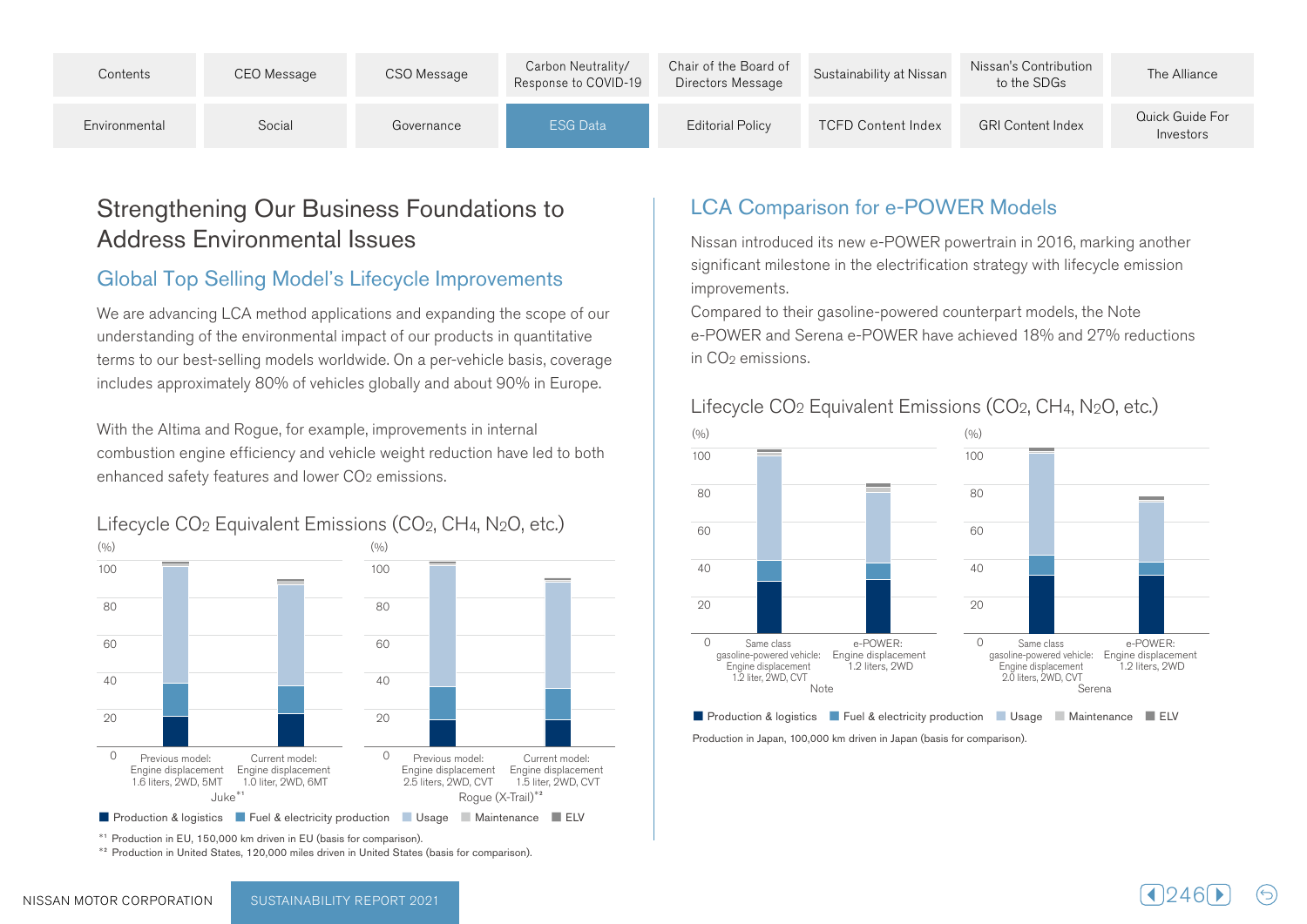| Contents      | CEO Message | CSO Message | Carbon Neutrality/<br>Response to COVID-19 | Chair of the Board of<br>Directors Message | Sustainability at Nissan  | Nissan's Contribution<br>to the SDGs | The Alliance                 |
|---------------|-------------|-------------|--------------------------------------------|--------------------------------------------|---------------------------|--------------------------------------|------------------------------|
| Environmental | Social      | Governance  | <b>ESG Data</b>                            | <b>Editorial Policy</b>                    | <b>TCFD Content Index</b> | <b>GRI Content Index</b>             | Quick Guide For<br>Investors |

#### **LCA Comparison for the New Nissan LEAF**

Compared to conventional vehicles of the same class in Japan, the Nissan LEAF results in approximately 32% lower CO<sub>2</sub> emissions during its lifecycle. We are making efforts to reduce CO<sub>2</sub> emissions during EV production by improving the yield ratio of materials, using more efficient manufacturing processes and increasing the use of recycled materials.



#### Lifecycle CO<sub>2</sub> Equivalent Emissions (CO<sub>2</sub>, CH<sub>4</sub>, N<sub>2</sub>O, etc.)

#### Lifecycle Improvements Beyond Climate Change

Emissions Improvement in the New Serena e-POWER over Its Lifecycle



Production in Japan, 100,000 km driven in Japan.

Nissan is expanding the scope of LCAs to include not just greenhouse gases but also a variety of chemicals amid growing societal concerns over air quality and ocean acidification and eutrophication. Our compared to conventional gasoline engine significantly more environmentally friendly, achieving 11% and 27% emission reductions for all targeted chemical substances and achieving environmental benefits throughout its lifecycle.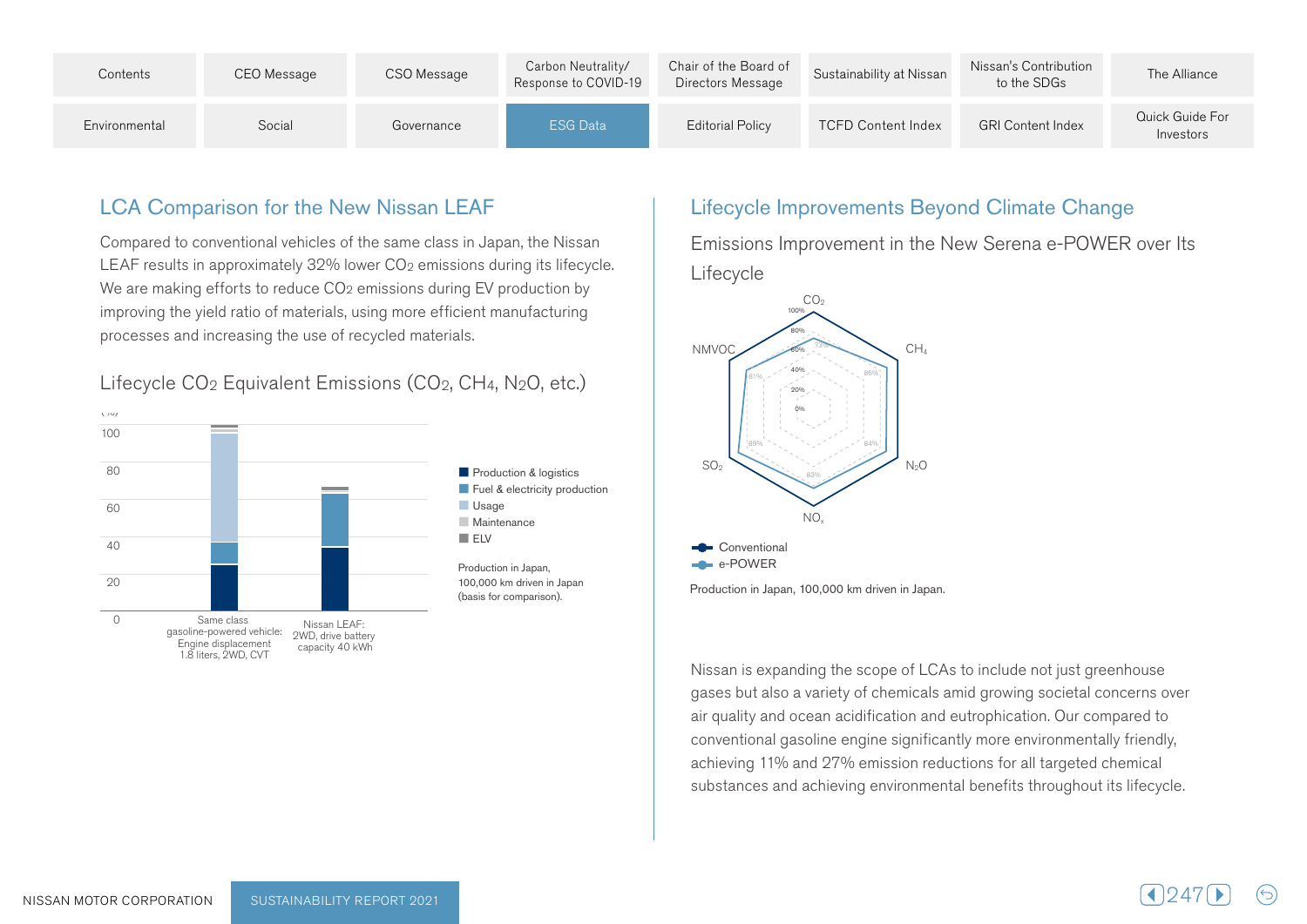| Contents      | CEO Message | CSO Message                                   | Carbon Neutrality/<br>Response to COVID-19 | Chair of the Board of<br>Directors Message | Sustainability at Nissan  | Nissan's Contribution<br>to the SDGs | The Alliance                 |
|---------------|-------------|-----------------------------------------------|--------------------------------------------|--------------------------------------------|---------------------------|--------------------------------------|------------------------------|
| Environmental | Social      | Governance                                    | <b>ESG Data</b>                            | <b>Editorial Policy</b>                    | <b>TCFD Content Index</b> | <b>GRI Content Index</b>             | Quick Guide For<br>Investors |
|               |             | GRI102-49 GRI301-1 GRI302-1 GRI303-1 GRI305-1 |                                            |                                            |                           |                                      |                              |

**Material Balance** 

| Input<br>(FY)    |                     |            |           |  |  |  |
|------------------|---------------------|------------|-----------|--|--|--|
|                  | Unit                | 2019       | 2020      |  |  |  |
| Raw materials    | ton                 | 5,818,699  | 4,665,300 |  |  |  |
| Energy           | <b>MWh</b>          | 8,313,893* | 7,655,514 |  |  |  |
| Renewable energy | <b>MWh</b>          | 166,893*   | 246,998   |  |  |  |
| Water withdrawal | 1,000m <sup>3</sup> | 23,656*    | 21,159    |  |  |  |

GRI305-2 GRI305-7 GRI306-1 GRI306-2

\* Manufacturing base and office closures due to COVID-19 prevented the finalizing of FY2019 data in Sustainability Report 2020. FY 2019 data has been updated for Sustainability Report 2021.

| Output                    |                      |            | (FY)      |
|---------------------------|----------------------|------------|-----------|
|                           | <b>Unit</b>          | 2019       | 2020      |
| Vehicles produced         |                      |            |           |
| Global production volume  | k unit               | 4,757      | 3,634     |
| CO <sub>2</sub> emissions | $t$ -CO <sub>2</sub> | 2,879,864* | 2,542,442 |
| Water discharge           | 1,000m <sup>3</sup>  | 15,391*    | 13,624    |
| Emissions                 |                      |            |           |
| <b>NO<sub>x</sub></b>     | ton                  | 380        | 364       |
| SOx                       | ton                  | 14         | 10        |
| <b>VOC</b>                | ton                  | 6,465      | 4,742     |
| Waste                     |                      |            |           |
| For recycling             | ton                  | 193,105*   | 146,621   |
| For final disposal        | ton                  | $6,365*$   | 6,539     |

\* Manufacturing base and office closures due to COVID-19 prevented the finalizing of FY2019 data in Sustainability Report 2020. FY2019 data has been updated for Sustainability Report 2021.